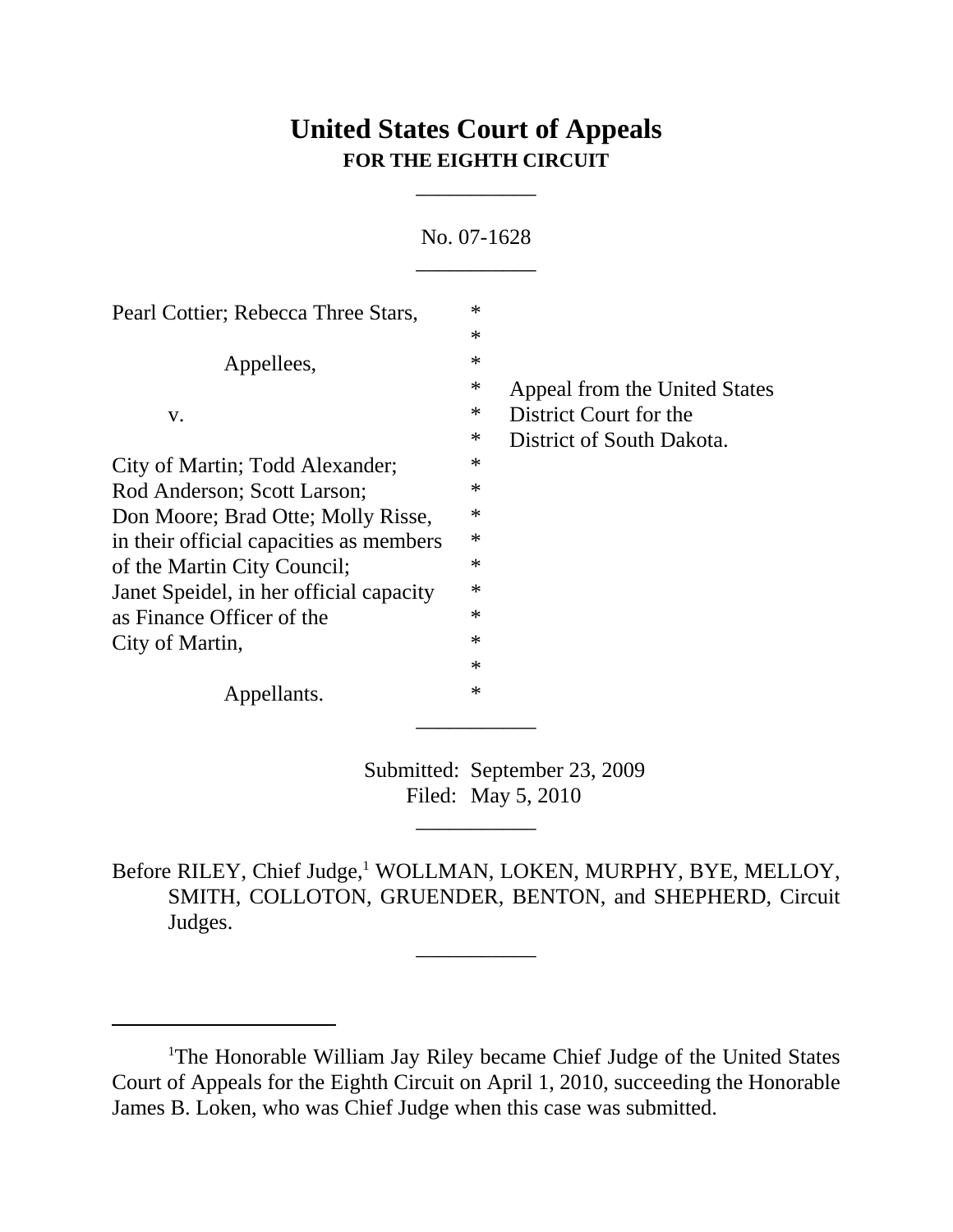COLLOTON, Circuit Judge.

This appeal involves a claim that the City of Martin, South Dakota, and several of its officials violated Section 2 of the Voting Rights Act of 1965, 42 U.S.C. § 1973(b). The plaintiffs contend that the defendants adopted and maintained an ordinance that impaired the ability of Native American Indians to participate in the political process and to elect representatives of their choice in city elections. Sitting en banc, we conclude that the district court properly dismissed the action in its order of March 22, 2005, which was reversed by a panel of this court. We therefore vacate the court's later judgment of February 9, 2007, and remand with directions to dismiss the action.

I.

Pearl Cottier and Rebecca Three Stars, members of the Oglala Sioux Tribe and residents of Martin, brought suit against the City, several members of the city council, and the City's former finance director, alleging violations of the Voting Rights Act and the Constitution. The plaintiffs alleged that the City's Ordinance 122, which established boundaries for three voting wards within the City, diluted the votes of Indians in each ward, and thereby violated Section 2. They also alleged that the City enacted and maintained Ordinance 122 with a racially discriminatory purpose, in violation of Section 2 and the Fourteenth and Fifteenth Amendments.

After an eleven-day bench trial, the district court rejected the plaintiffs' claims and dismissed the action. *Cottier v. City of Martin*, No. 02-5021, slip op. (D.S.D. Mar. 22, 2005) (hereafter "*March 2005 Order*"). With respect to the Section 2 vote dilution claim, the court found that although the plaintiffs satisfied two of the three preconditions for liability that were established in *Thornburg v. Gingles*, 478 U.S. 30 (1986), they failed to show the third precondition, namely, that the "white majority" in the City voted "sufficiently as a bloc to enable it . . . usually to defeat the [Indian]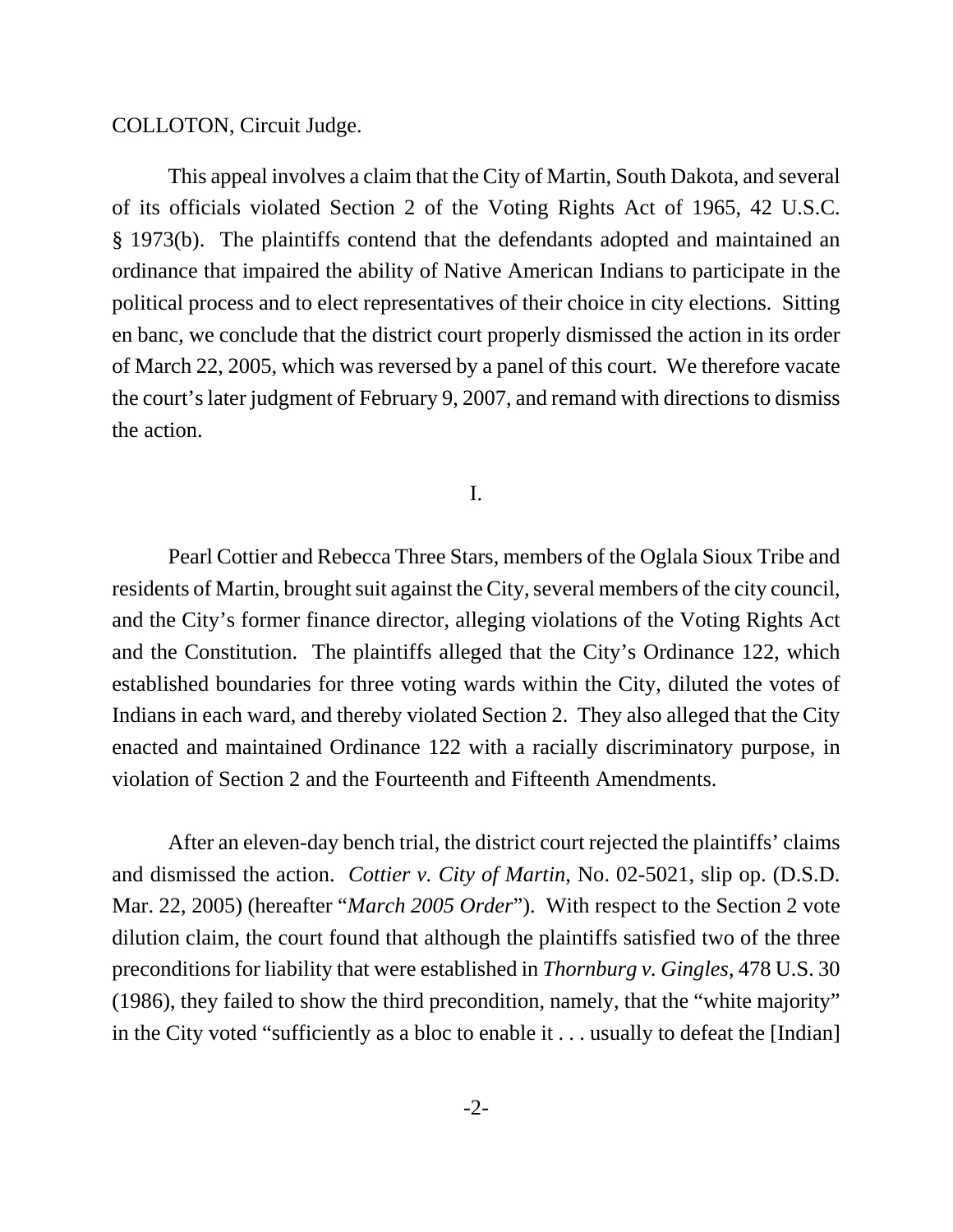preferred candidate." *Id*. at 51. The court also found no evidence of discriminatory intent in the passage of Ordinance 122, and dismissed the plaintiffs' alternative Section 2 claim and the constitutional claims on that basis.

On appeal, a divided panel of this court reversed on the vote dilution claim. *Cottier v. City of Martin*, 445 F.3d 1113 (8th Cir. 2006) (*Cottier I*). The court affirmed the district court's findings regarding the first two *Gingles* preconditions, but concluded that the district court clearly erred in finding that the third precondition was not satisfied. The court remanded to the district court with instructions to determine whether, in view of this court's ruling that the plaintiffs had met all three *Gingles* preconditions, the plaintiffs were entitled to relief under the totality of the circumstances. If so, the district court was directed to devise and implement an appropriate remedy. The City's petition for rehearing en banc was denied, with five judges voting to grant it.

On remand, having been directed to accept that the plaintiffs established all three *Gingles* preconditions for a Section 2 vote dilution claim, the district court found based on the totality of the circumstances that Ordinance 122 violated Section 2. *Cottier v. City of Martin*, 466 F. Supp. 2d 1175 (D.S.D. 2006). The City declined to propose a remedy, asserting that there was no possible remedy for the violation found by the court. The district court considered three remedies proposed by the plaintiffs, and adopted the plaintiffs' Plan C. *Cottier v. City of Martin*, 475 F. Supp. 2d 932 (D.S.D. 2007). Plan C did not divide the City into aldermanic wards, but rather adopted an at-large voting scheme using cumulative voting. Although the district court concluded in its March 2005 order that it lacked authority to order such a remedy, because it was not authorized by South Dakota law, *see March 2005 Order* at 21 n.4 (citing *Cane v. Worcester County*, 59 F.3d 165, 1995 WL 371008 (4th Cir. 1995) (unpublished), and *Cane v. Worcester County*, 35 F.3d 921 (4th Cir. 1994)), the court on remand determined that Plan C was permissible. The court ruled that it was "bound to follow" *dicta* from this court's opinion in *Cottier I*, 445 F.3d at 1123 n.7,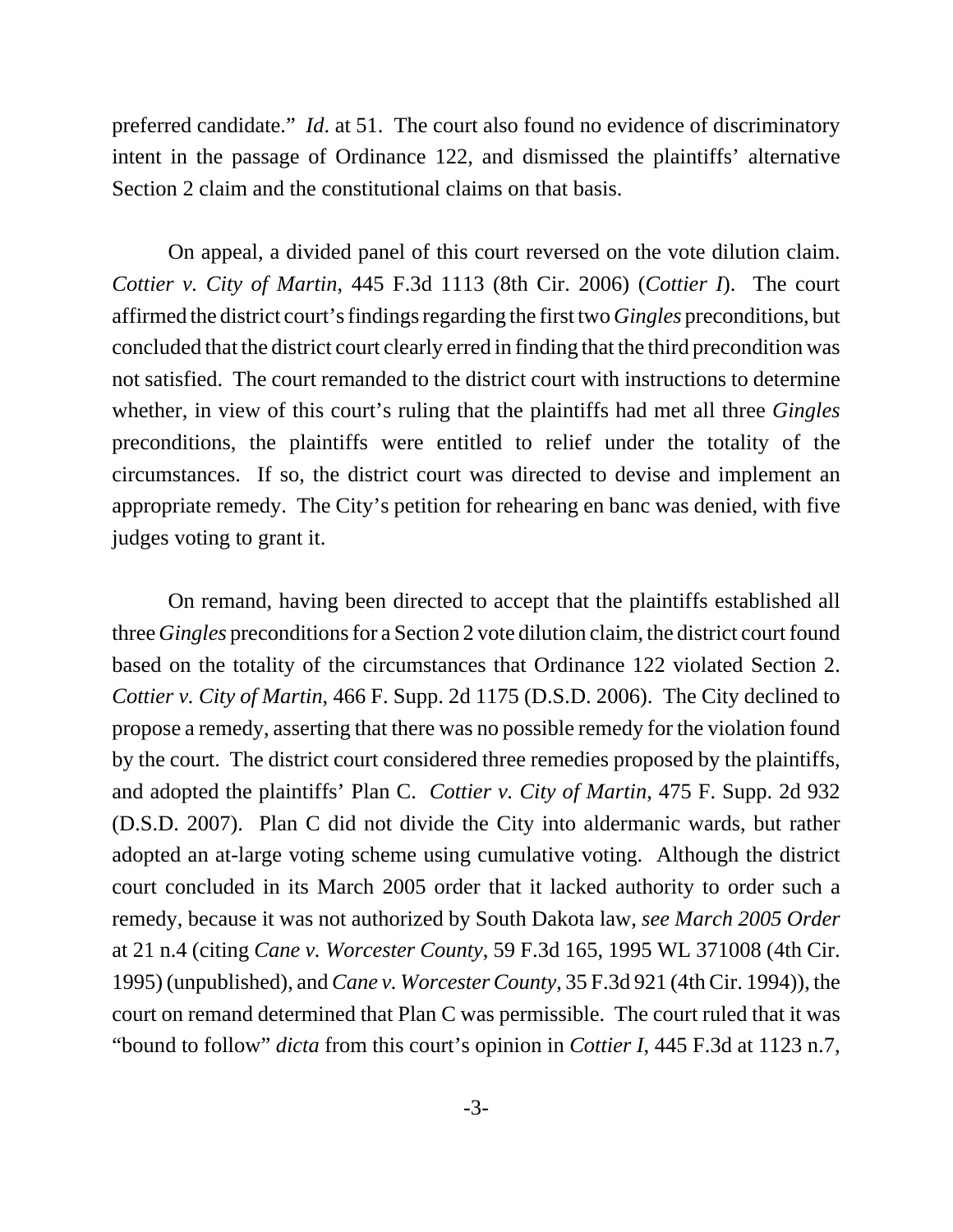which stated that "[i]f, at the remedy stage, a redistricting of Martin's wards appears unworkable, it appears that [Plan C] would be a viable option." *See* 475 F. Supp. 2d at 937.

The City appealed both the finding of a Section 2 violation and the remedy, and a divided panel of this court affirmed. *Cottier v. City of Martin*, 551 F.3d 733 (8th Cir. 2008) (*Cottier II*). The court then granted rehearing en banc and vacated the panel opinion in *Cottier II*. The en banc court notified the parties that the court may wish to consider issues decided in *Cottier I*, as well as those briefed in *Cottier II*.

#### II.

As the case is before the en banc court for the first time, we must first consider the scope of our review. The present appeal arises from the district court's rulings on remand from *Cottier I*, but this does not mean that we are constrained as a matter of law to accept the panel decision in *Cottier I*. The en banc court does not lightly review a prior panel decision in the same case, but we have the power to do so.

When sitting en banc, the court has authority to overrule a prior panel opinion, whether in the same case or in a different case. The en banc court has not considered the questions decided in *Cottier I*, and the law of the case does not preclude our consideration of those issues at this stage. The law of the case doctrine "expresses the practice of courts generally to refuse to reopen what has been decided," but it is "not a limit to their power." *Messinger v. Anderson*, 225 U.S. 436, 444 (1912); *see Christianson v. Colt Indus. Operating Corp.*, 486 U.S. 800, 817 (1988). The doctrine, moreover, holds less sway with respect to an en banc court that is considering issues previously decided by a three-judge panel. That the court previously denied a petition for rehearing en banc is not controlling, because the decision to deny rehearing en banc is a pure exercise of discretion. It is not a ruling on the merits.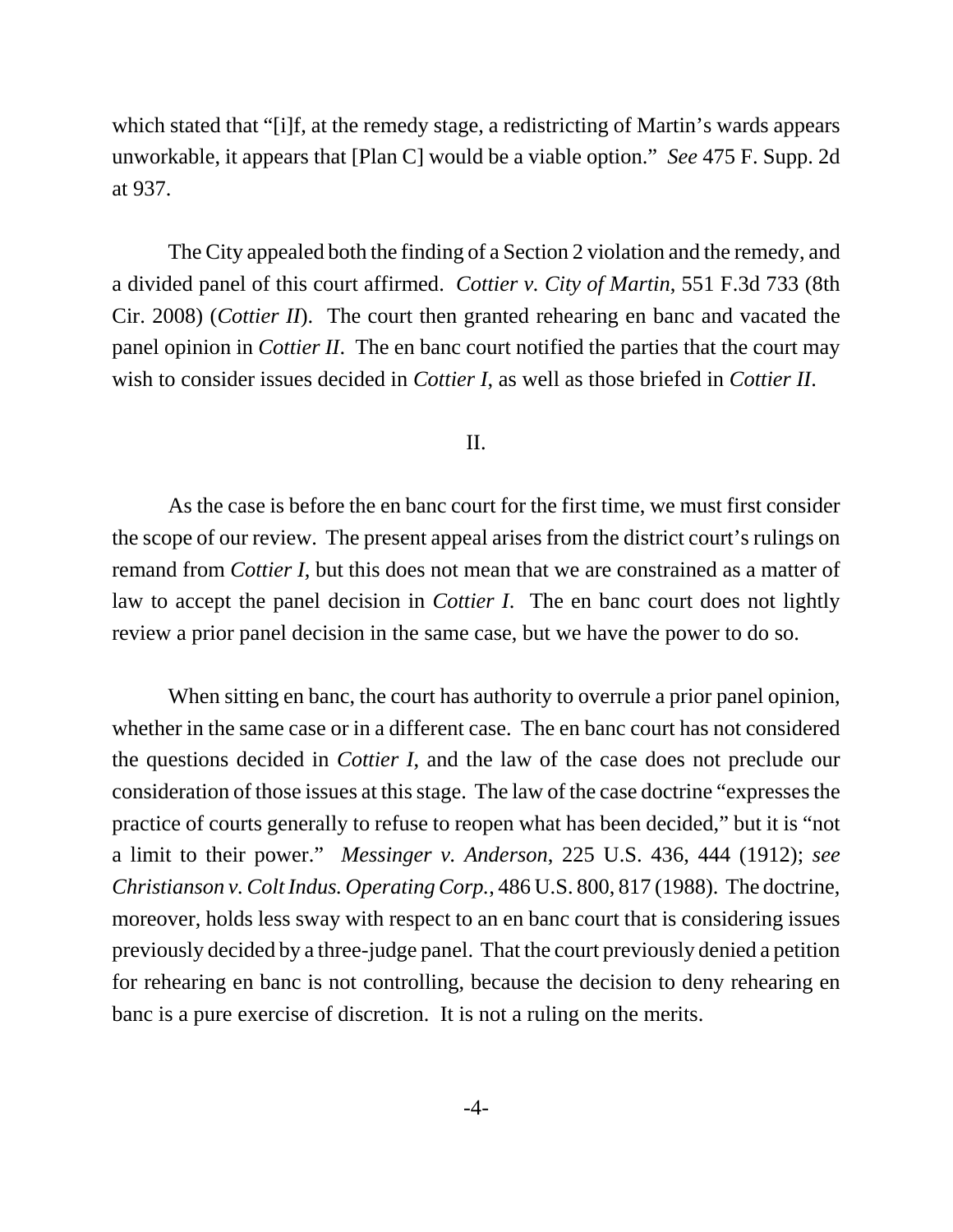The parties have no justifiable expectation that a denial of rehearing en banc at an interlocutory stage resolves issues for all time. A remand order is not final until the Supreme Court denies certiorari at the end of the case. *See Christianson*, 486 U.S. at 817 ("A petition for writ of certiorari can expose the entire case to review."); *Hughes Tool Co. v. Trans World Airlines, Inc.*, 409 U.S. 363, 365 n.1 (1973) (holding that a prior dismissal of a writ of certiorari at an interlocutory stage did not establish law of the case or amount to res judicata on the points raised); E. Gressman et al., *Supreme Court Practice* 82-83 (9th ed. 2007) ("The Court can reach back and correct errors in the interlocutory proceedings below, even though no attempt was made at the time to secure review of the interlocutory decree or even though such an attempt was made without success."). The parties likewise must recognize that when the court of appeals declines in its discretion to rehear a case en banc after a panel orders a remand, the court retains authority to rehear the matter en banc at a subsequent stage of the proceedings.

To the extent that a footnote in *Robertson Oil Co. v. Phillips Petroleum Co.*, 14 F.3d 373, 376 n.5 (8th Cir. 1993) (en banc), purports to restrict the authority of an en banc court to consider prior panel decisions, we overrule it. *Robertson* cited law of the case principles that constrain a subsequent *three-judge panel*, *see Liberty Mut. Ins. Co. v. Elgin Warehouse & Equip.*, 4 F.3d 567, 573 (8th Cir. 1993) (order denying rehearing en banc), and seemed to apply them to an en banc court. We reject this view, and align ourselves instead with the uniform position of the circuits that an en banc court may overrule an erroneous panel opinion filed at an earlier stage of the same case. *See Irving v. United States*, 162 F.3d 154, 161 & n.7 (1st Cir. 1998) (en banc); *Watkins v. U.S. Army*, 875 F.2d 699, 704-05 n.8 (9th Cir. 1989) (en banc); *Shimman v. Int'l Union of Operating Eng'rs, Local 18*, 744 F.2d 1226, 1229 n.3 (6th Cir. 1984) (en banc); *Van Gemert v. Boeing Co.*, 590 F.2d 433, 437 n.9 (2d Cir. 1978) (en banc); *In re Cent. R.R. Co. of N.J.*, 485 F.2d 208, 210-11 (3d Cir. 1973) (en banc); *see also* 18B Charles Alan Wright, Arthur R. Miller & Edward H. Cooper, *Federal Practice and Procedure* § 4478.2 (2d ed. 2002).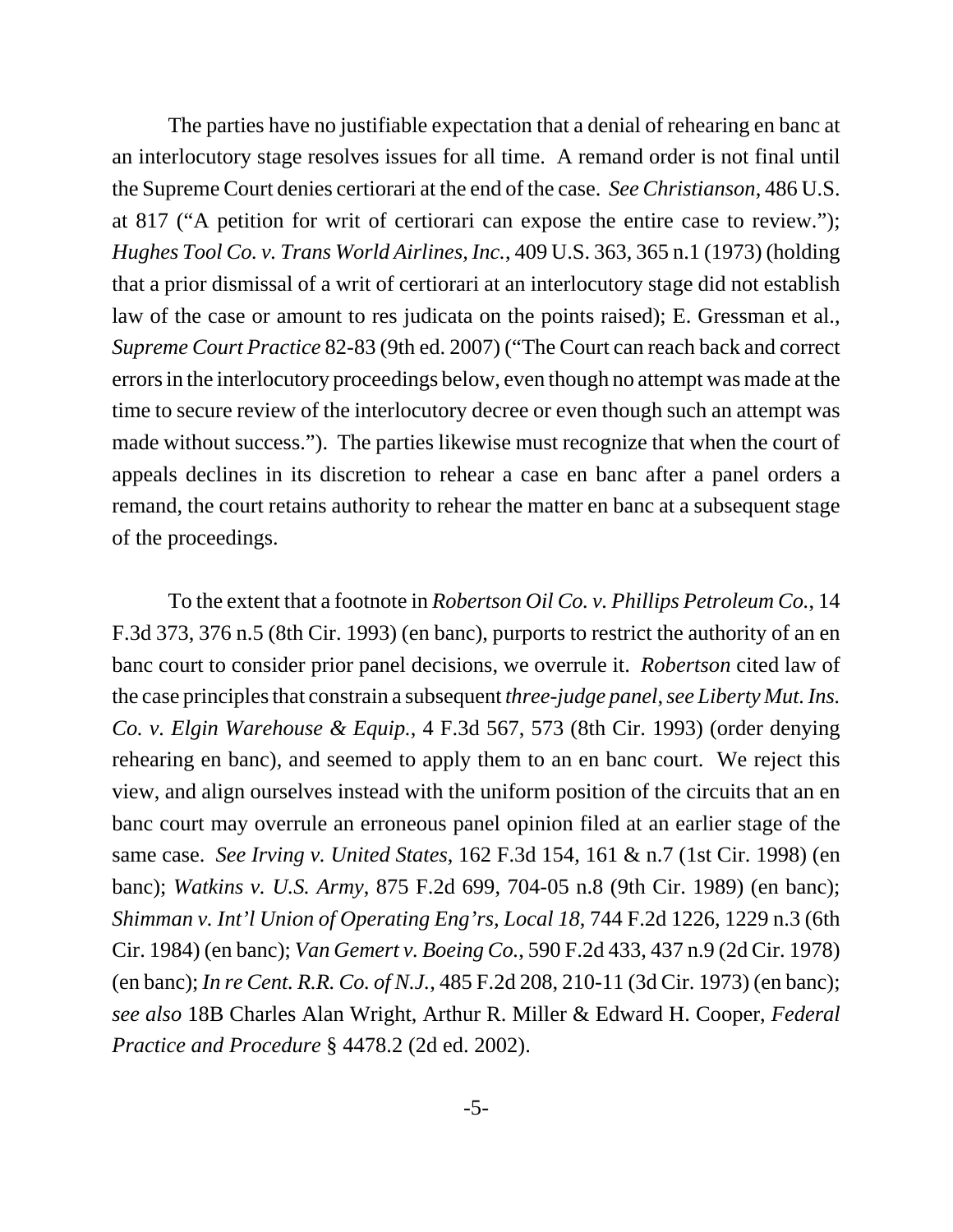We conclude that it is appropriate in this case for the en banc court to consider the panel decision in *Cottier I*. For the reasons set forth below, we hold that *Cottier I* erred in reversing the district court's dismissal of the action and remanding for further proceedings on liability and remedy. A federal court order directing a city to redraw its election ward boundaries, or to alter fundamentally its voting system, raises significant issues of federalism. *See Voinovich v. Quilter*, 507 U.S. 146, 156-57 (1993). We think it exceptionally important for a federal court to ensure that there is a proven violation of Section 2 before ordering a city in South Dakota to undertake significant changes in its electoral process. Therefore, we will not overlook the error in *Cottier I* and proceed to contemplate an order directing the City of Martin to implement a remedy for a non-existent violation of the Voting Rights Act.<sup>2</sup>

 $2$ The dissent, while seeming to accept that the en banc court has discretionary authority to "overrule any panel decision that a majority of the active judges believes was wrongly decided," *post*, at 17 (internal quotation omitted), suggests criteria for the exercise of this "discretion" that would give the en banc court virtually no ability to correct an erroneous panel opinion from an earlier stage of the proceedings. If the en banc court could act only when "factual circumstances have changed," *post*, at 19, then the en banc court would be limited to resolving a different dispute based on different facts. And even if the en banc court should refrain from overruling a prior panel opinion where a party "would be seriously prejudiced as a result," *post*, at 17, a mere showing that one party "functioned with the belief" that it prevailed on issues before the original panel, *post*, at 19, is not sufficient to establish unfair prejudice. If it were, then every case could present such prejudice, and the en banc court's authority to correct an earlier panel decision would be illusory. *Cf. Irving*, 162 F.3d at 162 ("Prejudice to a party, while always regrettable, cannot furnish a viable rationale for overlooking a federal court's lack of power to grant a remedy in the first place.").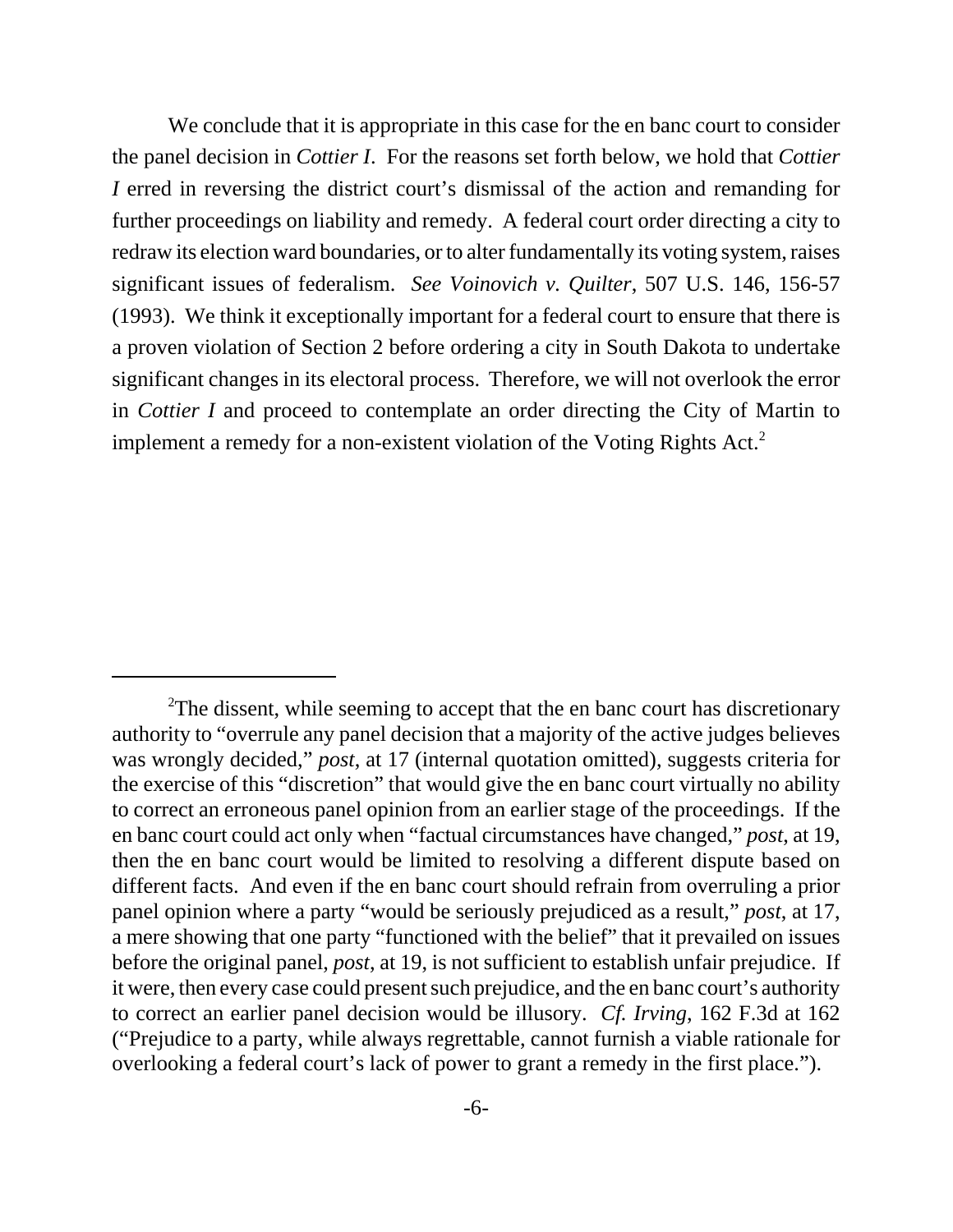A.

In its March 2005 order, the district court considered the three preconditions for a Section 2 vote dilution claim, as described by the Supreme Court in *Gingles*:

First, the minority group must be able to demonstrate that it is sufficiently large and geographically compact to constitute a majority in a single-member district. . . . Second, the minority group must be able to show that it is politically cohesive. . . . Third, the minority must be able to demonstrate that the white majority votes sufficiently as a bloc to enable it – in the absence of special circumstances, such as the minority candidate running unopposed – usually to defeat the minority's preferred candidate.

*Gingles*, 478 U.S. at 50-51 (internal citation omitted).

On the first precondition, the district court found that two illustrative redistricting plans introduced by the plaintiffs showed that the Native American group in the city was sufficiently large and geographically compact to constitute a majority in a single-member district. The court rejected the City's contentions that the majority was not large enough and that it was too fragile. The court also held that the proposed plans were not "so irregular on their face that they appear to be solely an effort to segregate races for the purposes of voting." Rather, the court credited the testimony of the plaintiffs' expert that he applied "traditional districting principles" to create these illustrative plans, and held that some consideration of race in fashioning the plans did not make them impermissible remedies for a Section 2 violation.

With respect to the second precondition, the court considered statistical analysis presented by experts for both parties concerning elections within the city and outside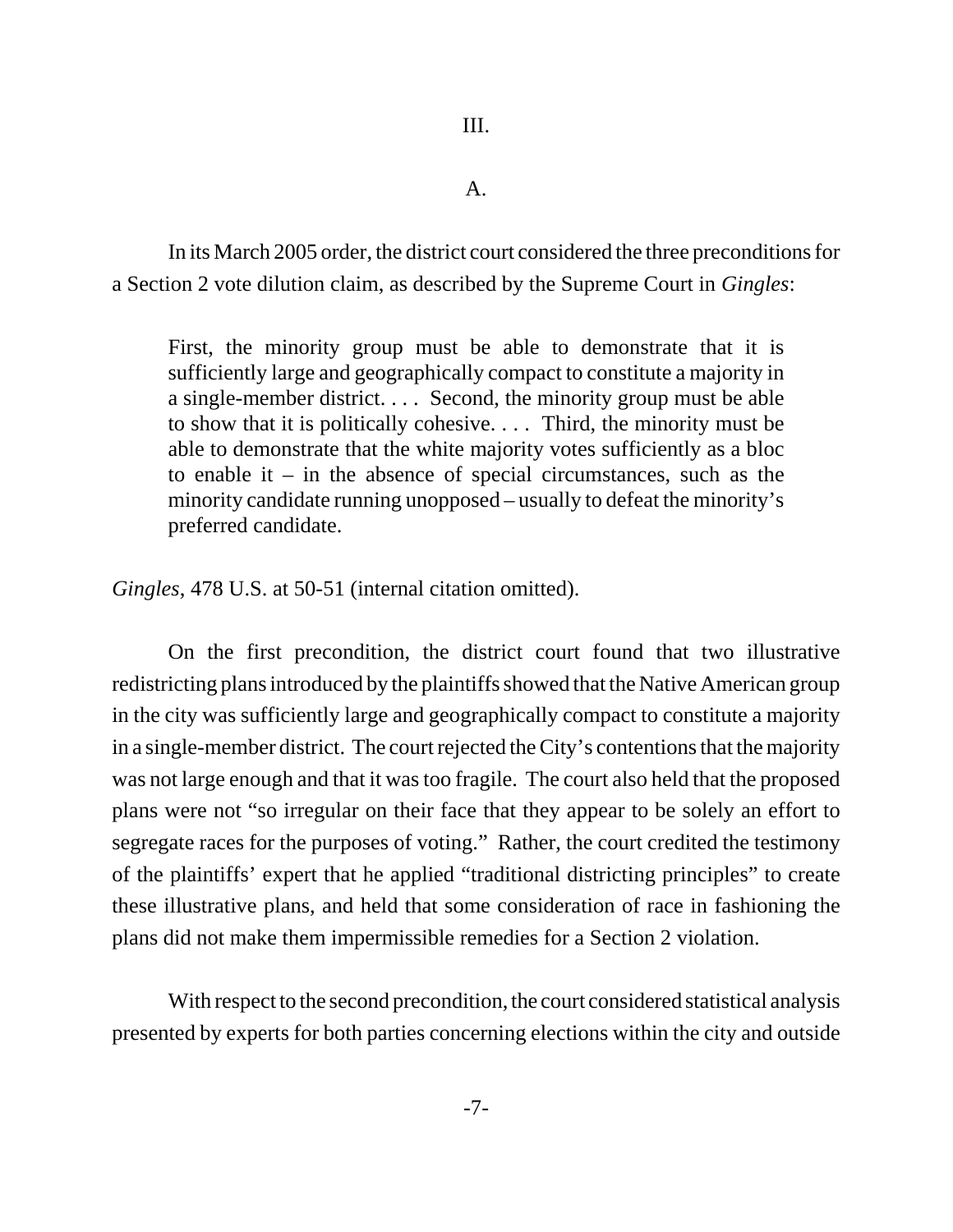the city. The court found that three statistical methods employed by one or both experts were reliable, and that the analyses demonstrated political cohesiveness among Indians in Martin. Considering the statistical evidence together with historical evidence and contemporary lay testimony, the court found that the plaintiffs satisfied the second *Gingles* precondition.

Considering the third precondition, however, the district court found that the plaintiffs failed to meet their burden to show that "the white majority votes sufficiently as a bloc to enable it – in the absence of special circumstances, such as the minority candidate running unopposed – usually to defeat the minority's preferred candidate." *Gingles*, 478 U.S. at 51 (internal citation omitted). The court first evaluated an exit poll offered by the plaintiffs to show bloc voting in two city council races, but gave no weight to the poll due to shortcomings in its methodology.

The court then considered statistical analysis of election results from jurisdictions outside the city, which the court described as "exogenous" races. The court divided these exogenous races into several categories and made findings with respect to each. The court found that in countywide elections between candidates of different races, countywide elections between white candidates, and state and federal elections between white candidates, white voters did not vote sufficiently as a bloc usually to defeat the Indian-preferred candidate. In one category, statewide elections between candidates of different races, the court found that white voters did vote sufficiently as a bloc usually to defeat the Indian-preferred candidate. The court reasoned that interracial contests were entitled to more weight than contests among candidates of the same race, and that countywide elections should receive greater weight than state and federal elections. Finding that only one category of exogenous elections showed bloc voting by a white majority to defeat Indian-preferred candidates, the court concluded that the overall statistical evidence did not demonstrate the bloc voting required by *Gingles*.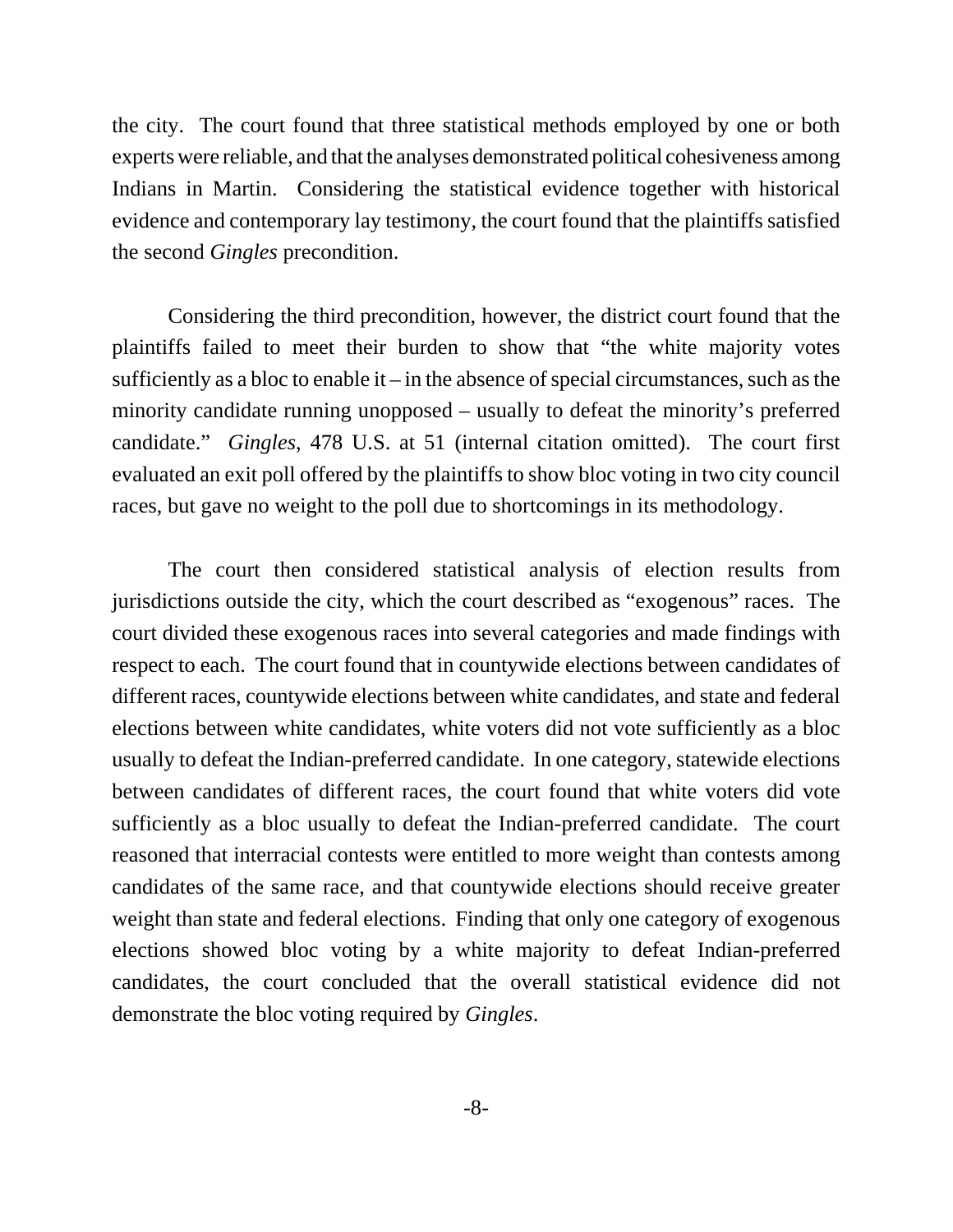The court also evaluated the testimony of lay witnesses who said that they could identify Indian-preferred candidates in city council elections, and that those candidates consistently lost. The plaintiffs urged that white bloc voting was the only possible explanation for the defeat of Indian-preferred candidates, but the district court found that the lay testimony did not eliminate other reasons for candidate losses. The court ultimately found that "[i]n light of the overwhelming statistical evidence, this lay testimony is not sufficient to meet plaintiffs' burden of demonstrating the usual defeat of the Indian-preferred candidate."

Having determined that the plaintiffs failed to satisfy the third *Gingles* precondition, the court entered judgment for the City on the plaintiffs' claim of vote dilution in violation of Section 2. The plaintiffs appealed, and this court filed its opinion in *Cottier I*. We now consider the issues raised in that appeal.

#### B.

Vote dilution claims are "peculiarly dependent upon the facts of each case," requiring "an intensely local appraisal of the design and impact of the contested electoral mechanisms." *Gingles,* 478 U.S. at 79 (internal quotations omitted). To "preserve[] the benefit of the trial court's particular familiarity with the indigenous political reality," *id.*, we apply a "clear error" standard of review both to the predicate factual determinations and to the ultimate finding regarding vote dilution. *Id*.; *Abrams v. Johnson*, 521 U.S. 74, 91, 93 (1997). It is the plaintiffs' burden to demonstrate the existence of vote dilution. *Voinovich v. Quilter,* 507 U.S. 146, 155-56 (1993).

We conclude that the district court did not commit clear error in finding that the plaintiffs failed to meet the third *Gingles* precondition, *i.e.*, that the white majority in Martin voted sufficiently as a bloc to enable it usually to defeat the minority's preferred candidate in city council elections. We therefore overrule the panel decision in *Cottier I*.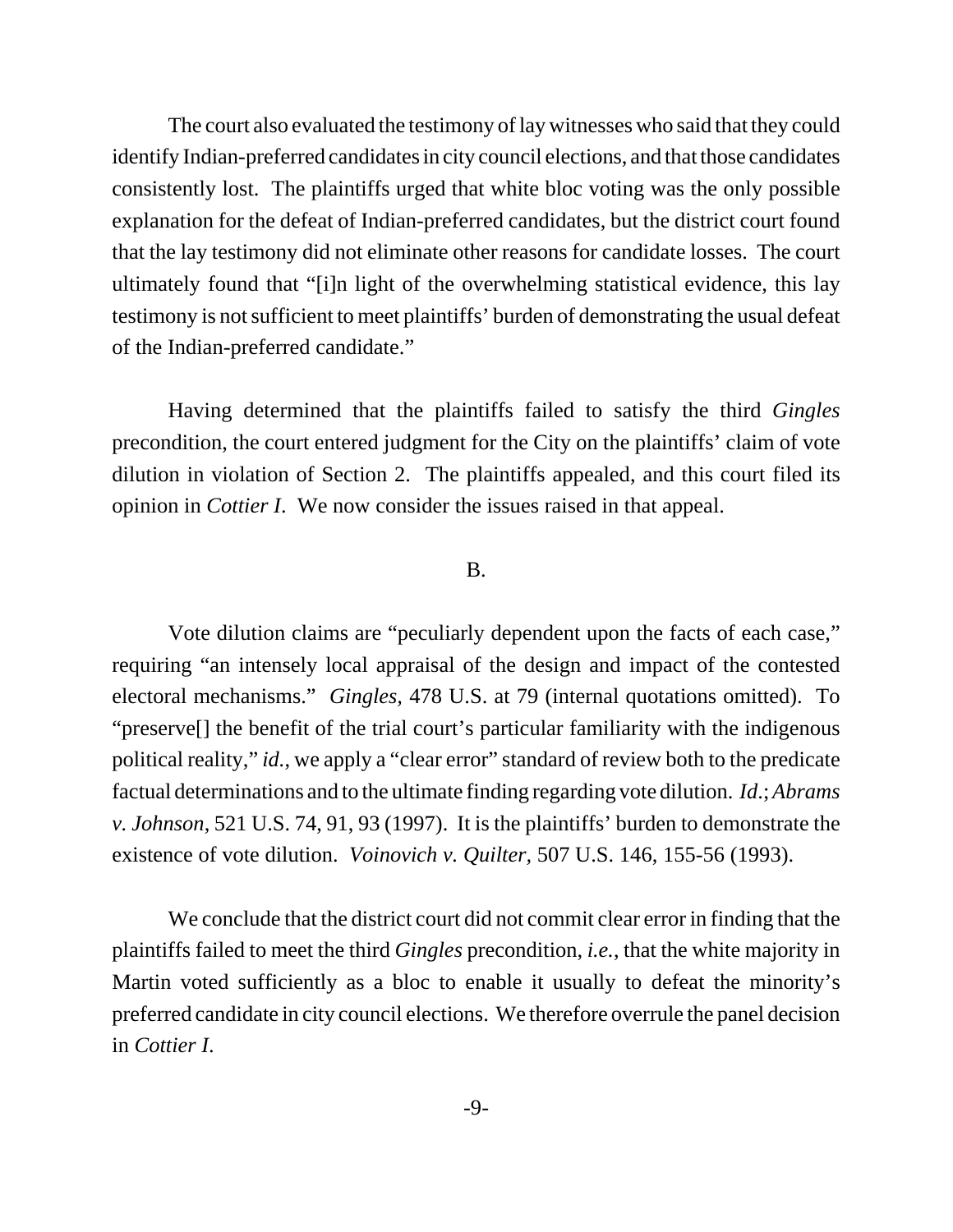First, the district court did not clearly err in giving no weight to the 2003 exit poll offered by the plaintiffs to show bloc voting by a white majority in city council elections. The court gave specific and cogent reasons for declining to credit the results of this poll. After observing that exit polls generally are "prone to high nonresponse rates which can seriously bias estimates and distort inferences," *March 2005 Order* at 41, and that "exit poll respondents may lie," *id*., the court found shortcomings in the specific exit poll conducted in Martin.

The court explained that the plaintiffs' own expert admitted that the exit poll sample "under-represented non-Indians, over-represented Indians, and slightly overrepresented females," so that it was "not a representative sample of voters as a whole." *Id.* The court found that the "high nonresponse rates of non-Indians seriously distorted inferences that could be drawn from the exit poll." *Id*. at 42. The court also reasoned that "[a] truly representative poll of the votes actually cast should logically demonstrate some consistency between the responses to the poll and the actual returns," *id.* at 41, but determined that the exit poll offered by the plaintiffs failed to demonstrate such consistency. *Id*. at 41-42. Although it was "troubled by the fact that some of the poll takers were related to one of the plaintiffs," *id.* at 42, the court found it unnecessary to determine whether this fact alone was a sufficient basis to disregard the data.

It was not clear error for the court to view the poll as unreliable evidence of voting behavior by residents of Martin. There were reasonable grounds for the district court to believe that the poll results understated the number of Indians who favored the non-Indian-preferred candidate, understated the number of white voters who favored the Indian-preferred candidate, and failed to reflect truthful answers of those who responded.

 Second, the plaintiffs' challenge to the district court's statistical analysis does not demonstrate clear error. The *Cottier I* panel concluded that the district court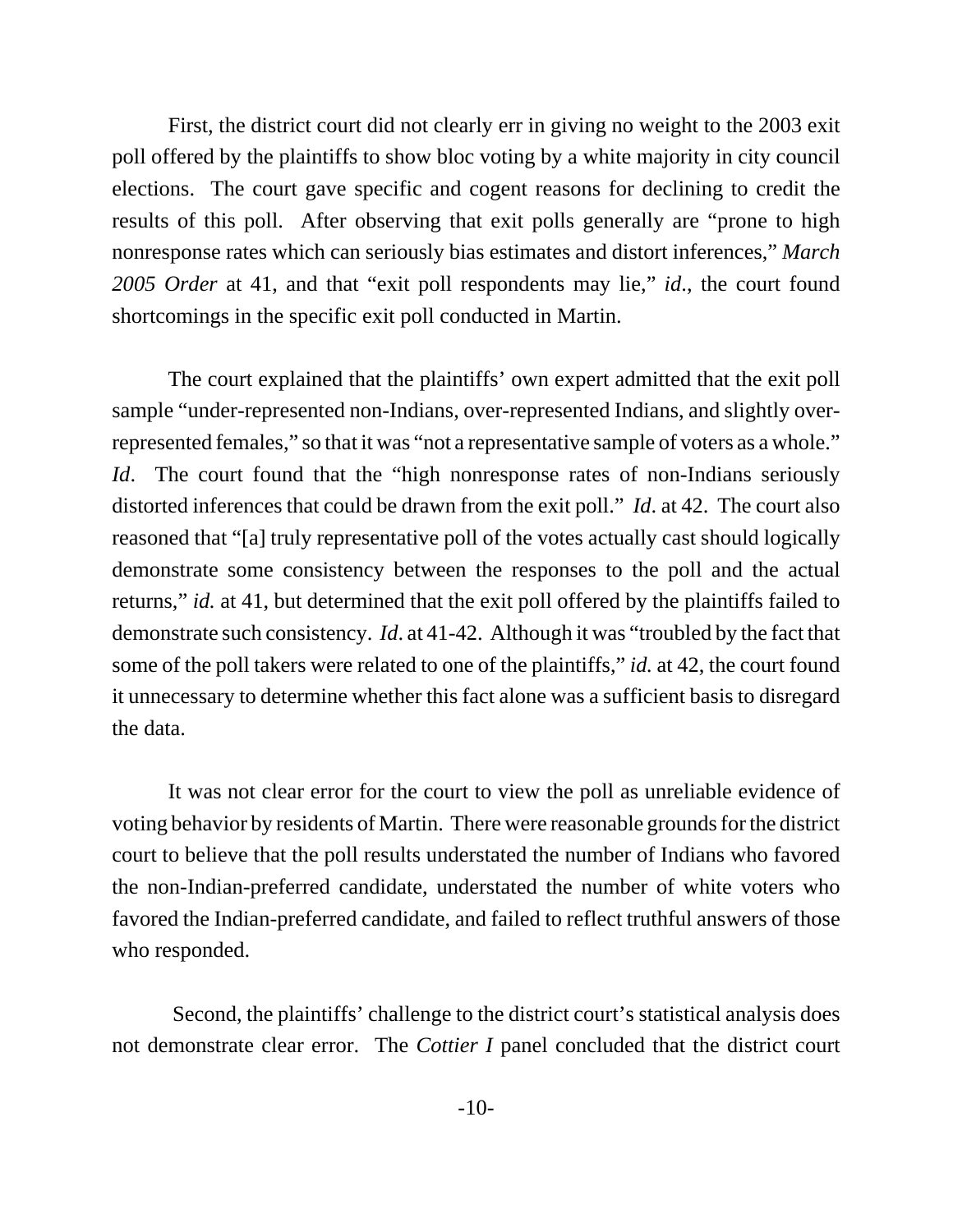improperly relied on statewide and national election results in determining that the plaintiffs failed to meet their burden, but we disagree. Although the district court did use *data* from state and national elections, the district court did not rely on the state and national *outcomes* in tabulating the wins and losses of Indian-preferred candidates. Rather, the district court relied on the precinct-level results for those elections, which were reported by the plaintiffs' expert and cited by the plaintiffs as the election results for the City of Martin.

The city election results derived from exogenous elections do not demonstrate that the district court's overall finding as to the third *Gingles* factor was clearly erroneous. The number of interracial elections presented to the district court was very small. There were only four head-to-head interracial countywide races; one race was non-polarized, and the non-Indian-preferred candidate won the other three in the city. Appellants' App. 555-56. There were only three statewide interracial head-to-head races, and the non-Indian-preferred candidate won those in the city. Appellants' App. 555-56. But there were twenty-five state and federal races with white-only candidates, and the Indian-preferred candidate won fifteen of those contests in the city. Appellants' App. 573-577. There were three white-only countywide races; one contest was non-polarized, and the Indian-preferred candidate was victorious in one of the other two in the city. Appellants' App. 574-76. These results taken as a whole show almost equal numbers of victories for Indian-preferred candidates and non-Indian-preferred candidates. They do not compel a finding that a white majority in Martin votes sufficiently as a bloc usually to defeat the Indian-preferred candidate. *Cf. Johnson v. Hamrick*, 296 F.3d 1065, 1078 (11th Cir. 2002) ("Although we have on various occasions held that district courts deciding [minority] vote dilution claims *may* give more weight to elections involving [minority] candidates than those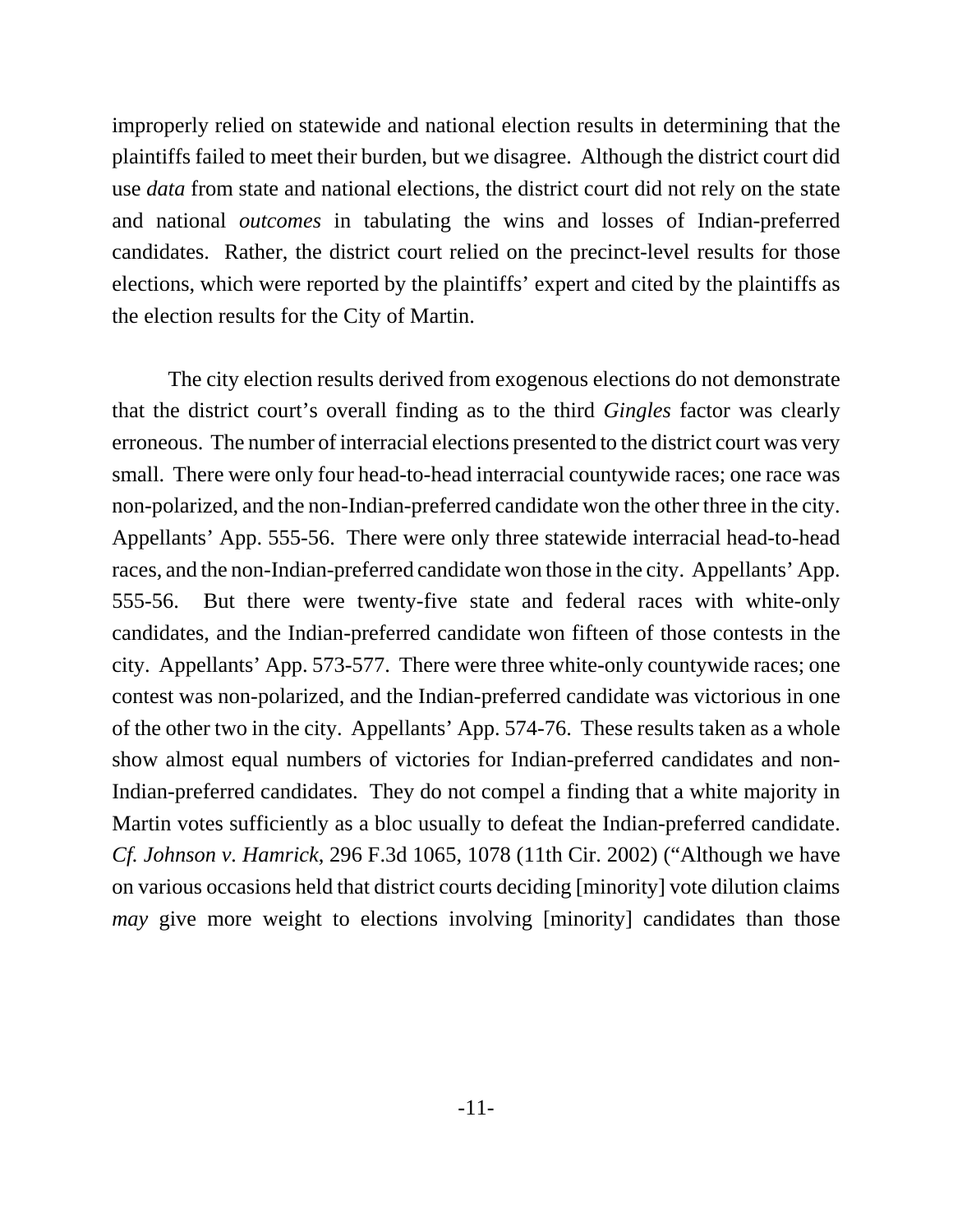involving all white contestants, there is no requirement that a district court *must* do so.") (citations omitted). $3$ 

The district court did, for a subset of elections, rely on *county* election results, rather than city results, but this portion of the analysis does not establish clear error. The results in six of these contests, involving state and federal elections with multiple white candidates, actually favored the plaintiffs, because the Indian-preferred candidates prevailed in only two of the six. Appellants' App. 559-60, 562, 564. Nine other contests in this subset were multi-candidate races in Bennett County that involved both Indian and non-Indian candidates. The plaintiffs' expert proffered these results as part of his analysis of the second *Gingles* precondition, but concluded that it was not possible to include these multi-candidate elections in his statistical analysis of the third precondition. Appellants' App. 531-32. The City's expert replied that the plaintiffs' expert was "dead wrong" that these elections could not be incorporated into the analysis of the third precondition, Appellants' App. 796, but the plaintiffs still submitted no city-level data concerning these elections. The district court evidently agreed with the City's expert that the multi-candidate elections should be considered,

<sup>&</sup>lt;sup>3</sup>The plaintiffs contend on appeal that the district court erred by aggregating election results from four primary contests with results from general election contests. *See Lewis v. Alamance County*, 99 F.3d 600, 616-17 (4th Cir. 1996). In the district court, however, their submissions analyzed a 2002 primary election for governor in the midst of several general election contests, and used the primary to support their expert's conclusion that "[c]andidates preferred by Indians in the City of Martin are usually defeated by the non-Indian majority voting as a bloc." Appellants' App. 536- 38, 546; R. Doc. 360, ¶¶ 378, 390, 393. The plaintiffs never suggested that they advanced two separate vote dilution challenges based on primary elections and general elections, *see Lewis*, 99 F.3d at 617, and they cannot now challenge the district court's ruling based on an analysis that they invited. *Ark. State Highway Comm'n v. Ark. River Co.*, 271 F.3d 753, 760 (8th Cir. 2001). In any event, although the primary results pointed in both directions, they *favored* the plaintiffs' case with respect to the city-level results that the plaintiffs contend are most probative, because the Indianpreferred candidate lost the gubernatorial primary.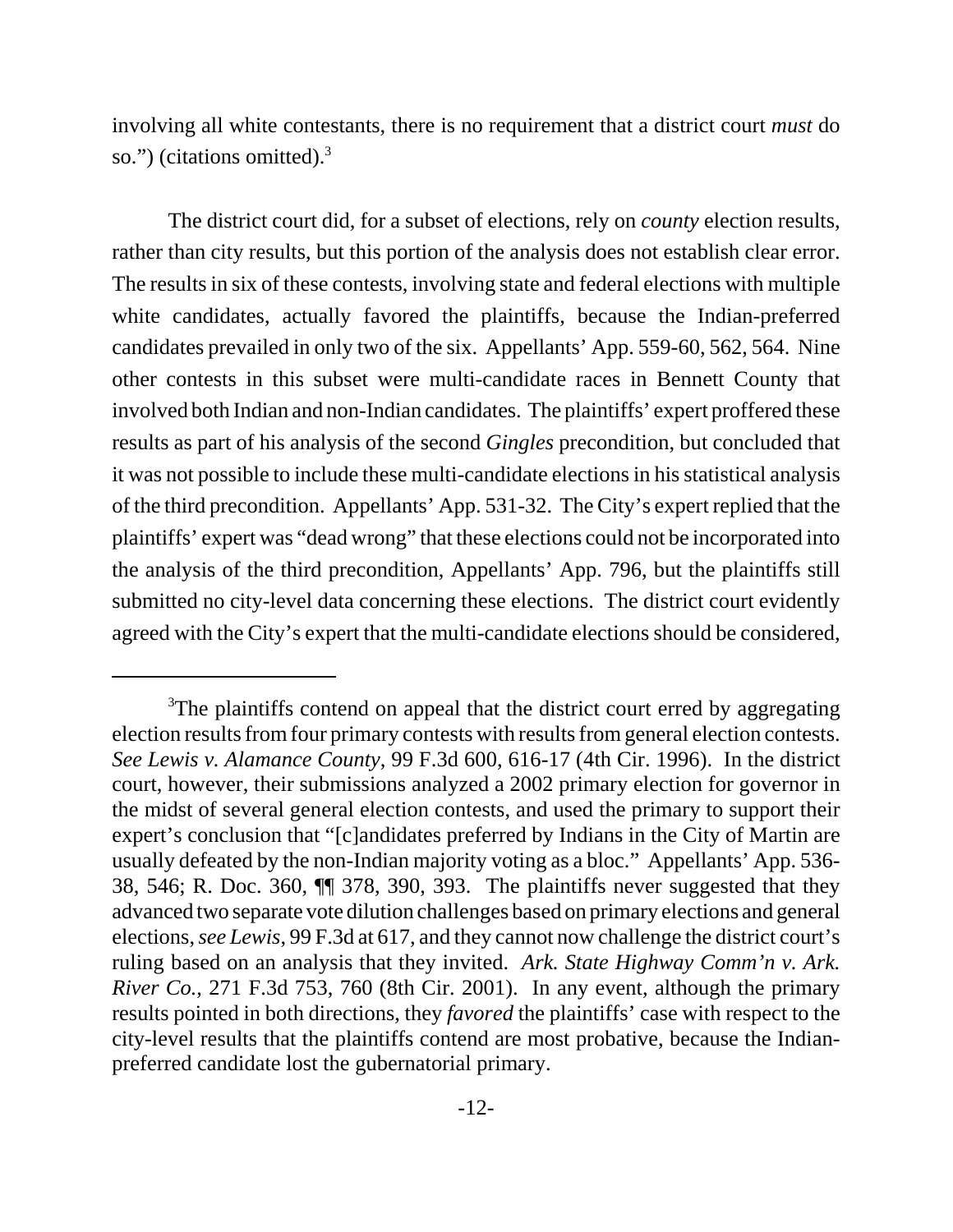and then evaluated the only data available in the record about those elections – *i.e.*, county-level results showing that the Indian-preferred candidates won five of the nine contests. *March 2005 Order* at 55-56; Appellants' App. 547, 549-50. The court's approach was more favorable to the plaintiffs than if the court had simply counted all nine elections against the plaintiffs based on a failure of proof.4

Overall, even if we accord little or no weight to the county results cited by the district court, the statistical evidence on the third *Gingles* precondition is mixed.<sup>5</sup> The district court found insufficient proof, based on exogenous elections, that white voters

<sup>&</sup>lt;sup>4</sup>We reject the plaintiffs' suggestion that we should take judicial notice of additional data concerning these nine elections based on documents that are appended to the plaintiffs' appellate brief in *Cottier I*. Aside from whether the documents are properly authenticated, we decline through judicial notice to allow one party to augment its evidentiary presentation in a case involving extensive statistics that were the subject of complex analysis by experts for both parties. *See generally United States v. Bregnard*, 951 F.2d 457, 460 n.2 (1st Cir. 1991); *Melong v. Micronesian Claims Comm'n*, 643 F.2d 10, 12 n.5 (D.C. Cir. 1980); *United States v. Campbell*, 351 F.2d 336, 341 (2d Cir. 1965); 1 Jack B. Weinstein & Margaret A. Berger, *Weinstein's Federal Evidence* § 201.32[3][a], at 201-78 to 201-78.1 (Joseph M. McLaughlin ed., 2d ed. 2009) ("Judicial notice should not be used as a device to correct on appeal a failure to present adequate evidence to the trial court.").

<sup>&</sup>lt;sup>5</sup>We do not accept the plaintiffs' argument that the district court clearly erred by failing to attribute the success of Indian-preferred candidates to "special circumstances" of incumbency and "vote-splitting" by white voters. *See Gingles*, 478 U.S. at 57. Incumbency is the "least 'special'" of the special circumstances, *Harvell v. Blytheville Sch. Dist. No. 5*, 71 F.3d 1382, 1389 n.7 (8th Cir. 1995), and incumbency "must play an unusually important role" before a court is required to disregard an electoral victory of a minority-preferred candidate. *Clarke v. City of Cincinnati*, 40 F.3d 807, 813-14 (6th Cir. 1994). The record does not compel such a finding here, particularly given that the plaintiffs' expert did not even cite the effects of incumbency in his report. Even accepting that "vote-splitting" is a special circumstance that must be given weight, the only two contests cited by the plaintiffs on this point involve county-level results that do not affect our overall conclusion that the statistical evidence is mixed.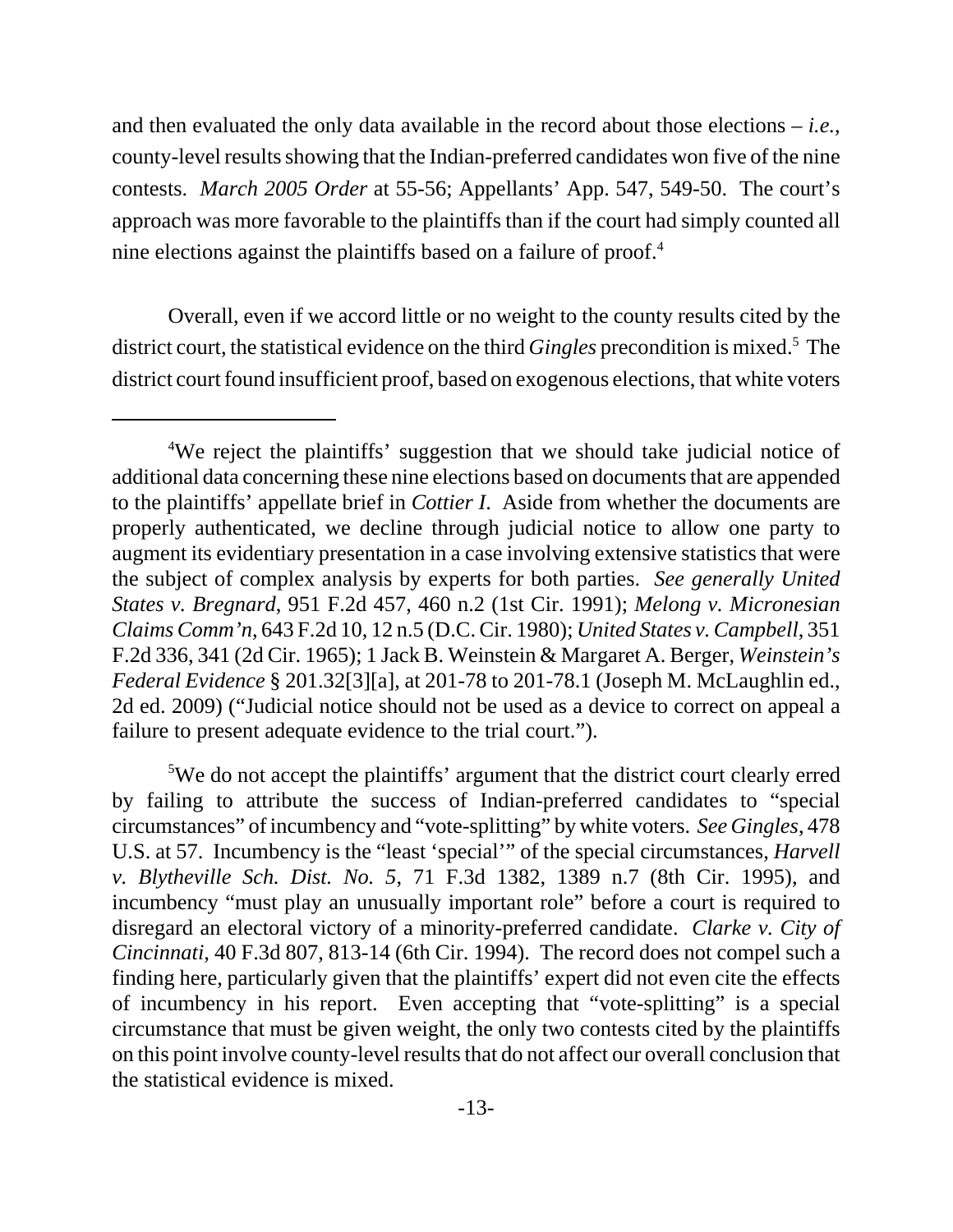typically vote as a bloc to defeat Indian-preferred candidates in the City. The data in the record fall short of demonstrating that this conclusion is clearly erroneous. *See Gingles*, 478 U.S. at 101 (O'Connor, J., concurring in judgment) (concluding that even where the district court clearly erred by aggregating certain data and relying on it to find racial bloc voting, the district court's ultimate conclusion was not clearly erroneous in light of other evidence that the court also considered).

Third, we disagree with the *Cottier I* panel that the district court clearly erred when it declined to consider the results of aldermanic elections from 2002-2004 as evidence of racial bloc voting. Other than the 2003 exit poll that the district court permissibly found unreliable, there was no statistical evidence regarding these elections. The only other evidence about these contests was the testimony of lay witnesses who expressed an opinion about which candidates were preferred by Indian voters, and whether those candidates won or lost. This testimony was disputed. Some witnesses presented by the plaintiffs did not even live in Martin. The defendants introduced testimony from Indian voters who did reside in Martin, and this evidence tended to show that Indians, in fact, have varied opinions on issues of the day and on preferred candidates for elective office. The district court considered the lay testimony, but found that it did not show that Indian-preferred candidates lost because of white bloc voting. The court concluded that in view of the statistical evidence, the testimony was insufficient to meet the plaintiffs' burden to satisfy the third *Gingles* precondition. This is a factual finding that addresses the relative persuasiveness of disputed lay testimony and statistical evidence unfavorable to the plaintiffs. There is no clear error in the district court's weighing of the evidence.

The record evidence in support of the plaintiffs' case on the third *Gingles* precondition is not so strong as to generate a "definite and firm conviction" that the district court mistakenly dismissed the Section 2 vote dilution claim. *See Anderson v. Bessemer City*, 470 U.S. 564, 573 (1985). For the reasons set forth by the district court, we also agree that the evidence is not sufficient to support a finding that Ordinance 122 was adopted and maintained for a discriminatory purpose. We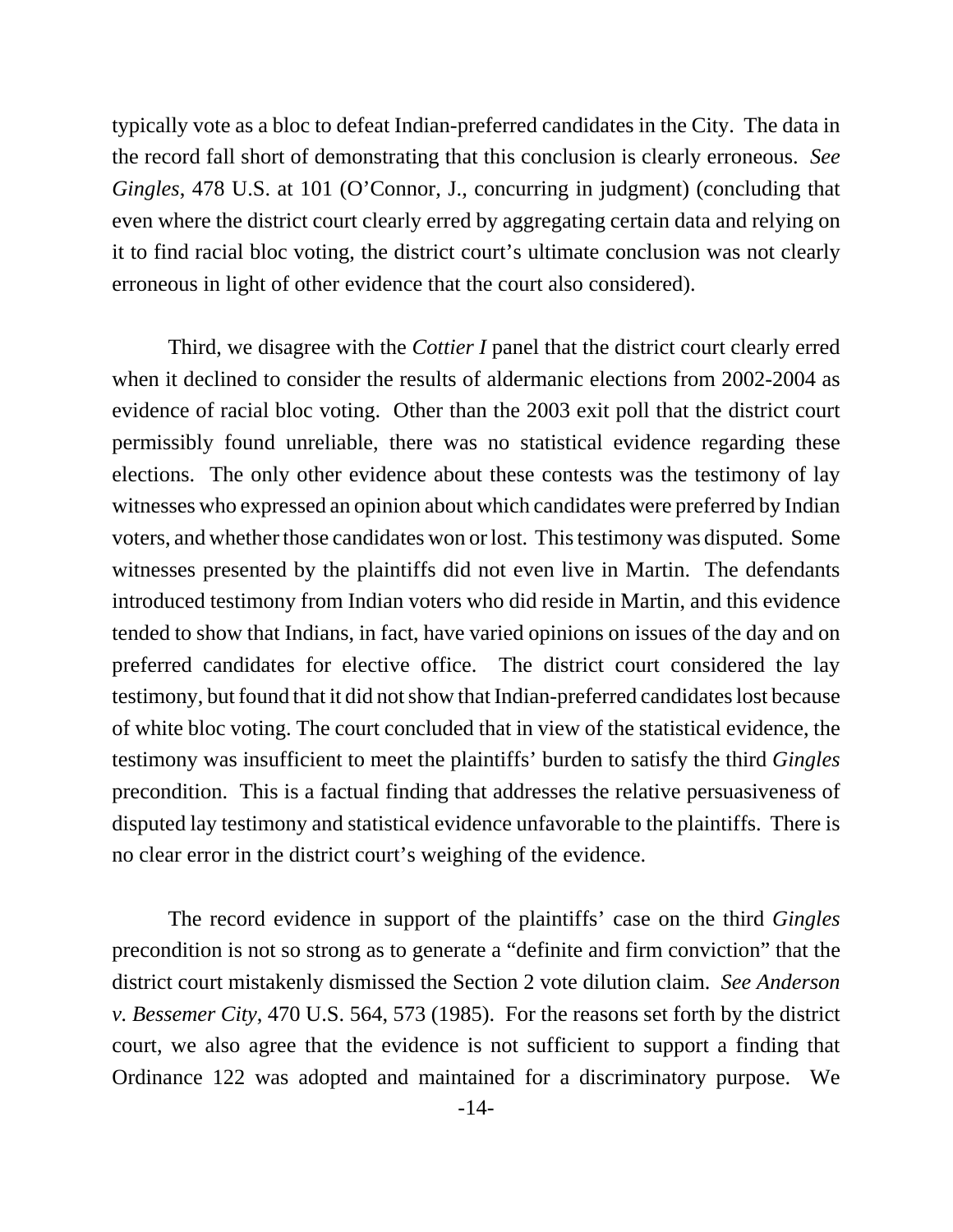therefore conclude that the district court's judgment of March 22, 2005, should have been affirmed. Because the Section 2 vote dilution claim was properly dismissed based on the third *Gingles* precondition, we need not consider the City's contentions regarding the other *Gingles* preconditions, the district court's analysis of the totality of the circumstances on remand, or the permissibility of any remedies proposed by the plaintiffs. The panel opinion in *Cottier I* is set aside in its entirety, and it should not be treated as binding circuit precedent.

For the foregoing reasons, the district court's judgment of February 9, 2007, is vacated, and the case is remanded with directions to dismiss.

SMITH, Circuit Judge, with whom MURPHY, BYE, and MELLOY, Circuit Judges, join, dissenting.

I respectfully dissent because I conclude that (1) this court should not, under the present circumstances, reconsider *Cottier I* and (2) we should grant the plaintiffs' motion requesting that this court vacate the district court's remedial order and remand to the district court for reconsideration of the appropriate remedy in light of the Supreme Court's recent decision in *Bartlett v. Strickland*, 129 S. Ct. 1231 (2009).

# A. *Reconsideration of* Cottier I

In *Robertson Oil*, this court, sitting en banc, concluded that the court "*should* not" "accept a party's motion for rehearing en banc of a decision after a second remand to open up the entire litigation." 14 F.3d at 376 n.5 (emphasis added). Specifically, the court observed that

[t]he dissent's willing acceptance of this opportunity reveals a different view of the principles of the law of the case which a majority of the judges of this court so firmly endorsed in our order denying rehearing en banc in *Liberty Mutual Insurance Co. v. Elgin Warehouse and*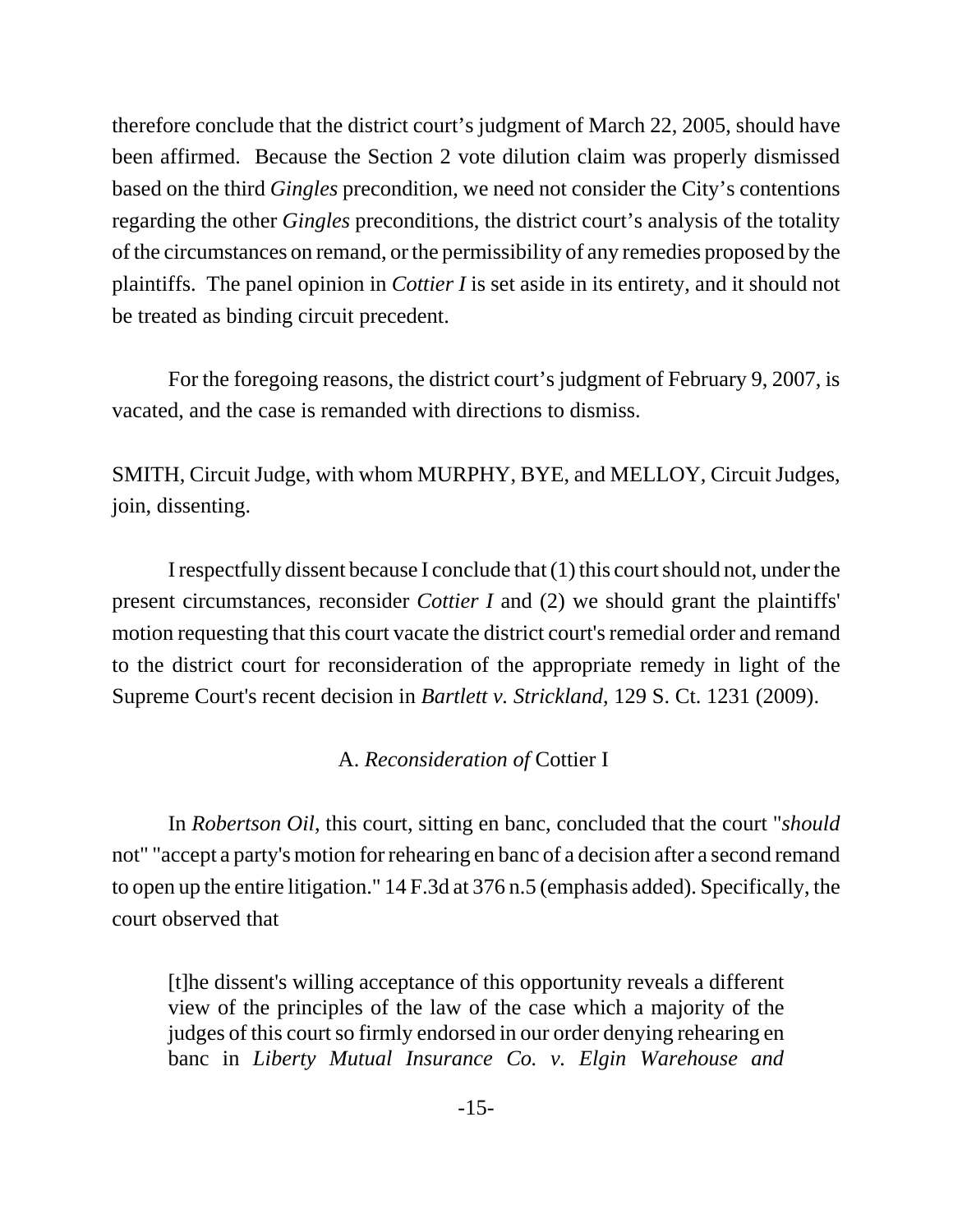*Equipment*, 4 F.3d 567, 573 (8th Cir. 1993). Indeed, the dissent would take this rehearing of *Robertson III* to vacate *Robertson I*, in which we denied rehearing, and vacate *Robertson II*, in which we denied rehearing, and remand the case for a new trial.

*Id*.

The majority is correct that the view expressed in *Robertson Oil* is contrary to the prevailing view among our sister circuits that "[a] ruling by a panel . . . does not . . . establish the law of the case if a later appeal is heard by the court en banc." 18B Charles Alan Wright, Arthur R. Miller & Edward H. Cooper, *Federal Practice and Procedure* § 4478.2 (2d ed. 2002). The prevailing view maintains that

[a] court en banc surely is free to limit the matters it considers en banc, and *may exercise its discretion to refuse reconsideration of some issues resolved by a panel on an earlier appeal*. There is no reason why en banc reconsideration of all issues must follow the determination that one or more issues in a case warrant the grudgingly rationed resource of en banc consideration. All ordinary law-of-the-case concerns supplement this particular concern. Nonetheless, the court en banc has a special authority that supports a special freedom to redetermine important issues without feeling bound in the same way as successive panels.

Should successive appeals in the same case come to be heard by the court en banc, there is force in the view that ordinary law-of-the-case principles should apply. The en banc court, however, has a special authority and responsibility for the law of the circuit, and may properly assert an extra measure of freedom to reconsider important issues.

*Id*. (emphasis added) (footnote omitted).

But even if this court, sitting en banc, possesses the power to "overrule any panel decision that a majority of the active judges believes was wrongly decided," *Van Gemert v. Boeing Co.*, 590 F.2d 433, 437 n.9 (2d. Cir. 1978) (en banc), including in cases where prior en banc review of the panel's decision was previously denied, the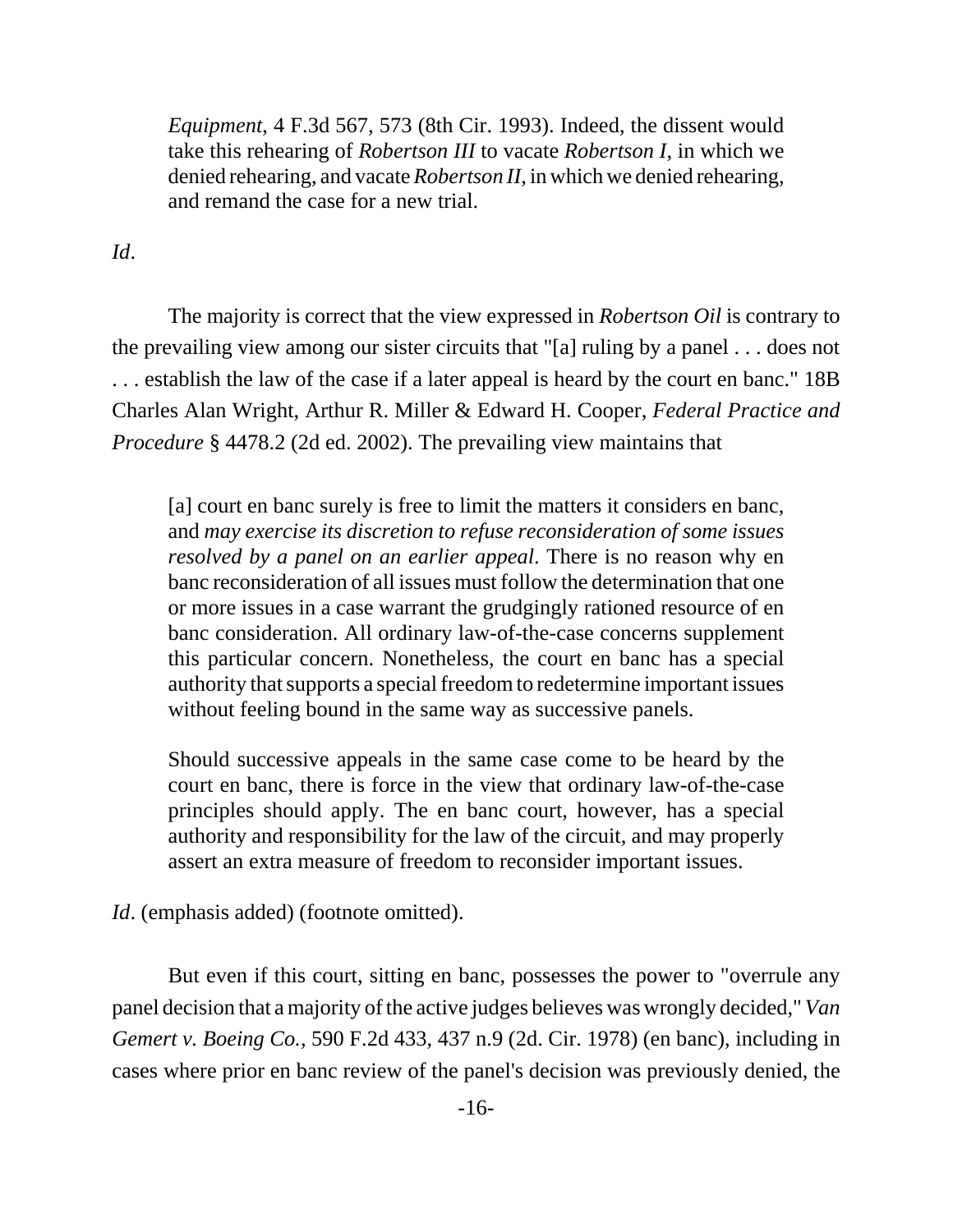relevant question is under what circumstances the court *should* exercise this *discretionary* power.

I respectfully suggest that we *should not* exercise such power if "a party would be seriously prejudiced as a result," *id*., or if reconsideration of a prior panel's opinion would undermine "stability in the law—a sort of permanence and sureness in decision apart from the make-up or composition of the particular tribunal so far as the person of the Judges is concerned, " *Lincoln Nat'l Life Ins. Co. v. Roosth*, 306 F.2d 110, 113 (5th Cir. 1962). As the Fifth Circuit explained:

In more tranquil days and times, an appeal from a second trial would be heard by the same Court as the first appeal. Now, that is highly unlikely, and where it occurs, it is—at least in this Court—due entirely to the laws of chance. That puts a premium on multiple appeals. That is so because, without implying any improper purpose to litigants or their counsel, or acknowledging anything more than, as human beings, Judges will unavoidably have differences in emphasis, approach, or views on close questions in given areas, if the practice is followed for each succeeding panel to arrive at its own decisions, the losing party on the first appeal will naturally strive to bring it back a second, or a third, or a fourth time until all are exhausted. This possibility involves something other than simply more grist for our mill and as to which we should be indifferent.

\*\*\*

We think that in a multi-Judge Court it is most essential that it acquire an institutional stability by which the immediate litigants of any given case, and equally important, the bar who must advise clients or litigants in situations yet to come, will know that *in the absence of most compelling circumstances, the decision on identical questions, once made, will not be re-examined and re-decided merely because of a change in the composition of the Court or of the new panel hearing the case*.

*Id.* at 114 (emphasis added).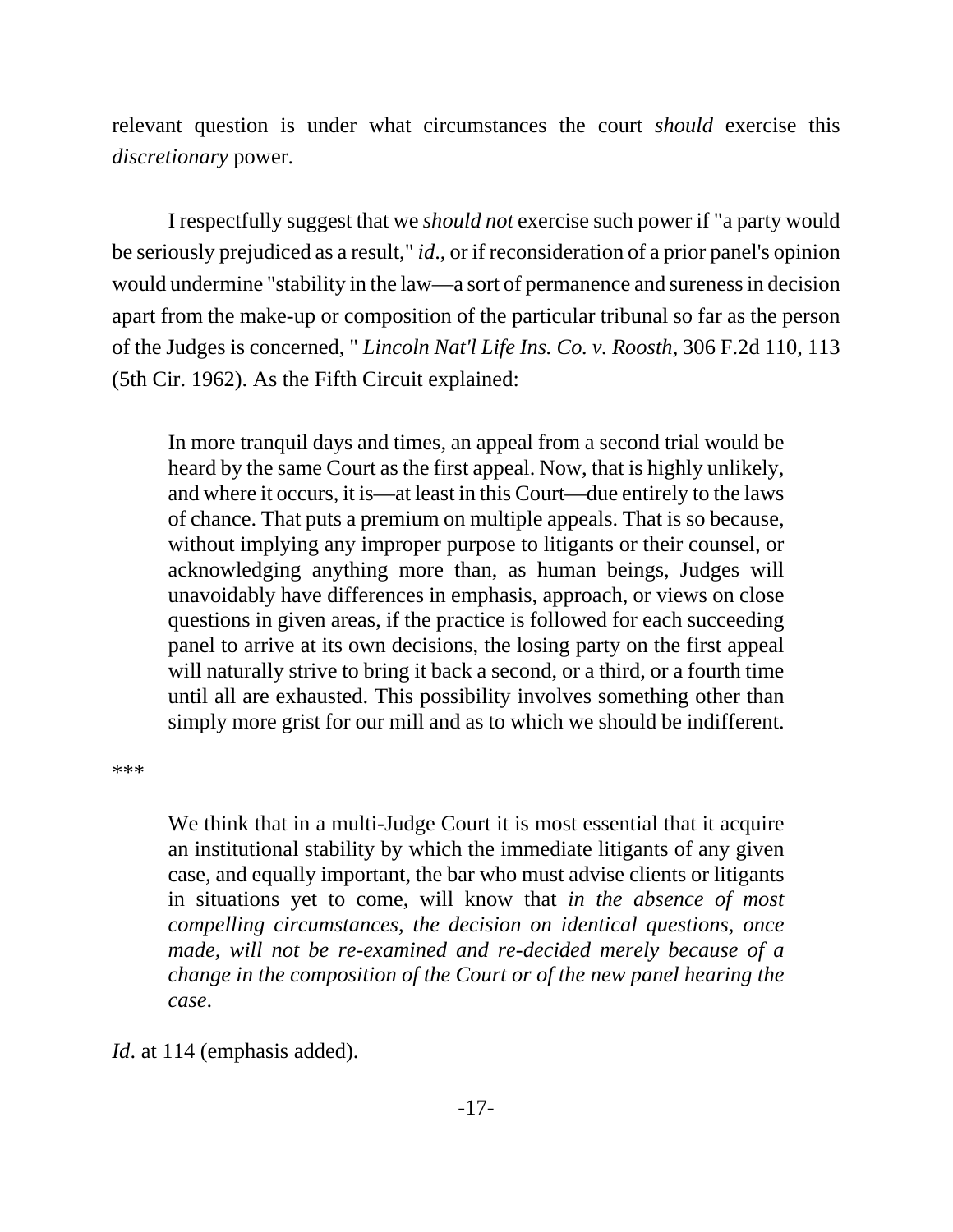In the present case, I conclude that

nothing about this case warrants our exercising the undoubted power to overrule the prior decision reached by the Court on the first appeal. On the contrary, any effort to re-examine the merits and now declare a result—either the same or a different one—independent of the former decision leads to consequences much more serious to the permanent, objective, administration of justice under law than any supposed individualized injustice to one or all of the litigants.

*Id*. First, neither party asked this court to reconsider the prior panel decision in *Cottier I*; instead, the en banc court *sua sponte* raised the question.

Second, no factual circumstances have changed since *Cottier I* was decided to justify reconsideration of the panel's opinion; instead, a majority of the court—sitting three years later—would merely apply the law to the *same* facts differently. We should not encourage parties to bring multiple appeals in the same litigation in the hope that the en banc court will overrule long-established prior panel opinions in that litigation. *See Lincoln*, 306 F.2d at 114.

Lastly, reconsideration of *Cottier I* unfairly prejudices plaintiffs. Plaintiffs commenced the instant litigation on April 3, 2002. *Cottier*, 466 F. Supp. 2d at 1181. The district court's decision rejecting plaintiffs' claims was entered on March 22, 2005. *See March 2005 Order*. The appeal in *Cottier I* was orally argued on January 9, 2006, and the panel filed its opinion, as corrected, on May 8, 2006. This court denied rehearing en banc on June 28, 2006. Thus, at the time this case was orally argued to the en banc court on September 23, 2009, over three years elapsed since *Cottier I* was first submitted to this court. During this period of time, plaintiffs have functioned with the belief that they established the City's § 2 liability under the VRA. No compelling circumstances, such as changed facts or law, justify reexamining and redeciding *Cottier I*. Indeed, applying Rule 35(a) of the Federal Rules of Appellate Procedure, this case, at its present posture, neither presents a necessity "to secure or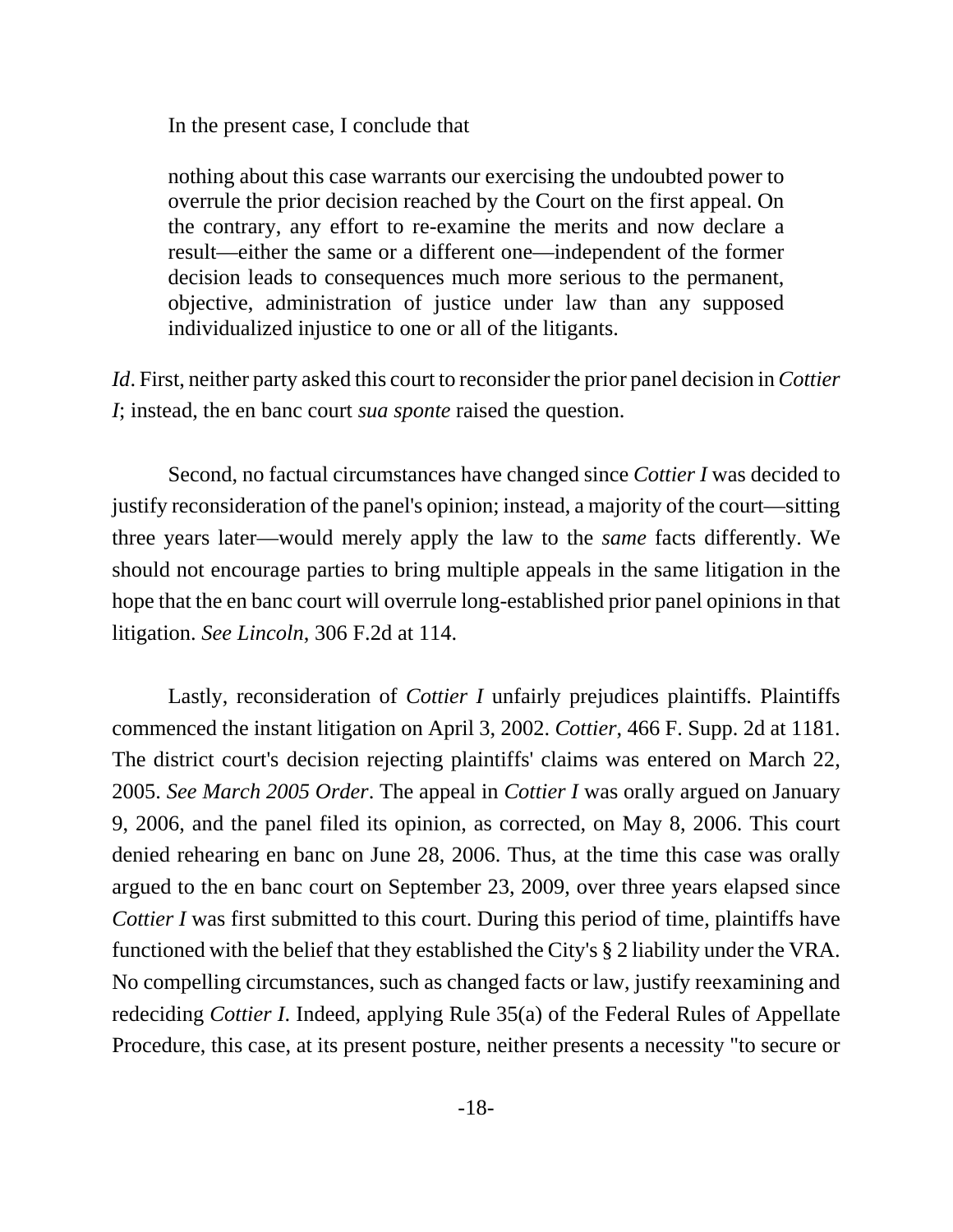maintain uniformity of the court's decisions" nor "involves a question of exceptional importance."<sup>6</sup>

#### B. *Motion To Remand*

Even though I would decline to reexamine *Cottier I*, I would not reach the merits of the City's argument that the district court lacked the authority to impose remedial Plan C. Prior to oral argument, plaintiffs filed a motion requesting that this court vacate the district court's remedial order and remand to the district court for reconsideration of the appropriate remedy in light of the Supreme Court's recent decision in *Bartlett*, in which the Court declared that "the majority-minority rule relies on an objective, numerical test: Do minorities make up more than 50 percent of the voting-age population in the relevant geographic area?" 129 S. Ct. at 1245.

According to plaintiffs, the Supreme Court's intervening decision in *Bartlett* alters the law on which the district court's remedial order was premised. They cite to the district court's belief that "[a]n effective majority, and thus an adequate remedy [to a § 2 claim], requires approximately 60 percent minority VAP." *Cottier*, 475 F. Supp. 2d at 938 (citing *Jeffers v. Clinton*, 756 F. Supp. 1195, 1198 (E.D. Ark. 1990)). Because the district court imposed a 60-percent-minority-VAP requirement, plaintiffs contend that the district court erroneously rejected their proposed Plan A. Plan A provided for three dual-member districts, and its only majority-minority district had

<sup>6</sup> The majority holds that "*Cottier I* erred in reversing the district court's dismissal of the action and remanding for further proceedings on liability and remedy" and observes that "[a] federal court order directing a city to redraw its election ward boundaries, or to alter fundamentally its voting system, raises significant issues of federalism." *See supra* Part II. Presumably, the majority is attempting to justify its decision to exercise its discretionary power to reconsider the prior panel decision in *Cottier I*—a decision that only addressed the City's *liability*, not the district court's imposition of *remedy* for the violation. But the court need not reopen *Cottier I* to prevent implementation of Plan C, which does alter the City's voting system.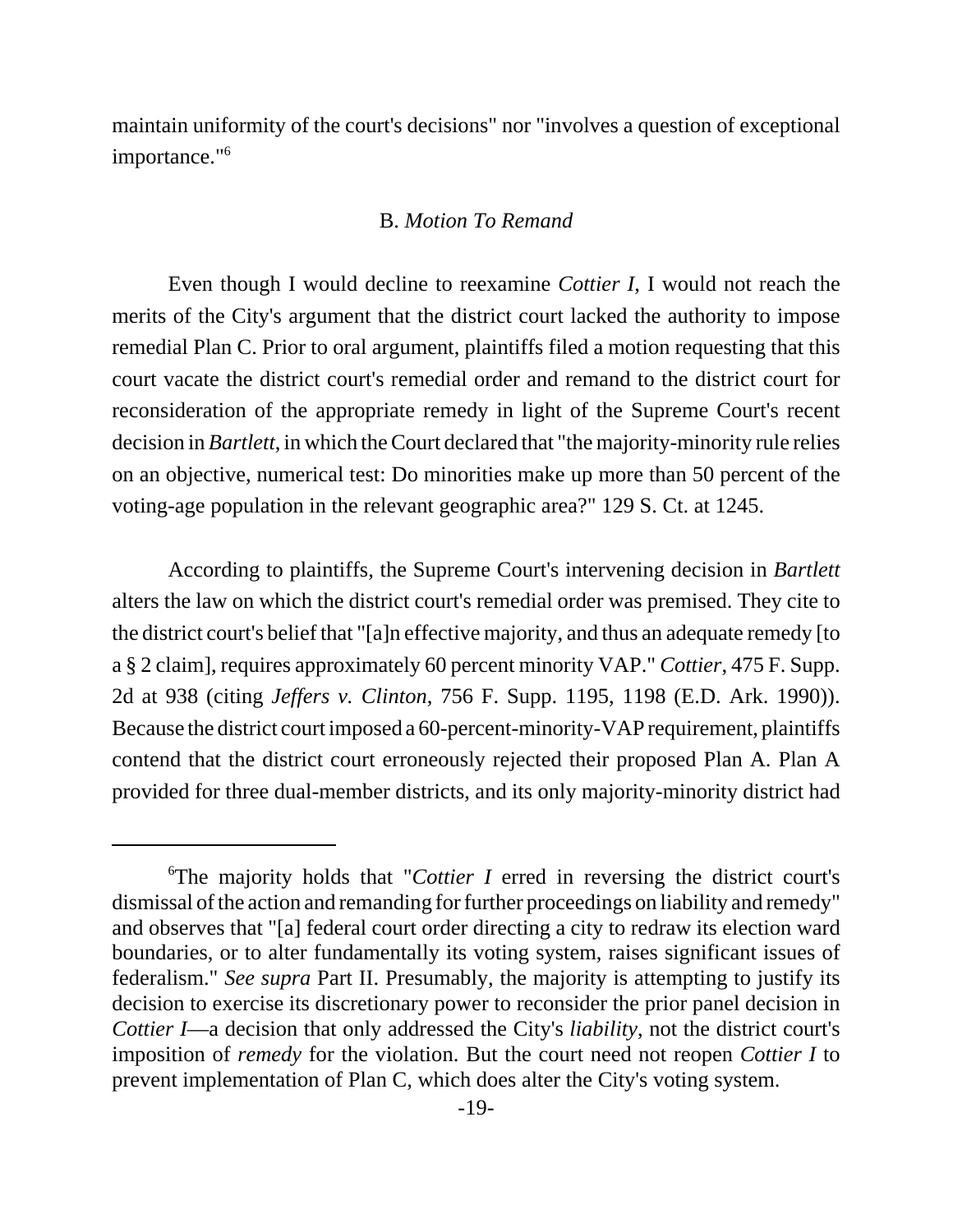an Indian VAP of 54.55 percent. The district court concluded that "Plan A fail[ed] to provide an effective majority because it falls well short of the 60 percent VAP guideline." *Id*. at 938. Plaintiffs also argue that, for the same reason, the district court improperly rejected Plan B, which proposed six single-member districts, with "Ward 1 . . . contain[ing] 53.51 percent Indian VAP" and "Ward 2 . . . contain[ing] 52.73 percent VAP." *Id*. at 940.

In response, Martin maintains that *Bartlett* only discusses the *liability* stage of a § 2 case; it does not discuss an *effective remedy* or how a district court should determine remedies to a § 2 violation. According to Martin, *Bartlett* merely determined the minimum size minority group necessary to satisfy the first *Gingles* precondition in the liability phase. In support of its argument, Martin notes that even the dissenting justices in *Bartlett* emphasized that the *Gingles* preconditions do not state the ultimate standard under § 2. The dissent stated that "the threshold population sufficient to provide minority voters with an opportunity to elect their candidates of choice is elastic, and the proportions will likely shift in the future, as they have in the past," citing that some courts use a requisite 65 percent majority-black population to constitute a safe district. *Bartlett*, 129 S. Ct. at 1254 (Souter, J., dissenting).

In this case, the district court applied a per se rule that "[a]n effective majority, and thus an adequate remedy, requires approximately 60 percent minority VAP." *Cottier*, 475 F. Supp. 2d at 938. In light of *Bartlett*, I will consider the evolution of this per se rule and its post-*Bartlett* viability.

#### 1. *Pre-*Bartlett *Cases and Origins of the 60/65-percent Rule*

"In cases dealing with minority vote dilution, courts have confronted the question of what level of [minority] population is sufficient to provide the group with a 'realistic opportunity to elect officials of their choice . . . .'" Kimball Brace et al.*, Minority Voting Equality: The 65 Percent Rule in Theory and Practice*, 10 Law & Pol'y 43, 45 (1988) (quoting *Kirksey v. Bd. of Supervisors of Hinds County*, 402 F.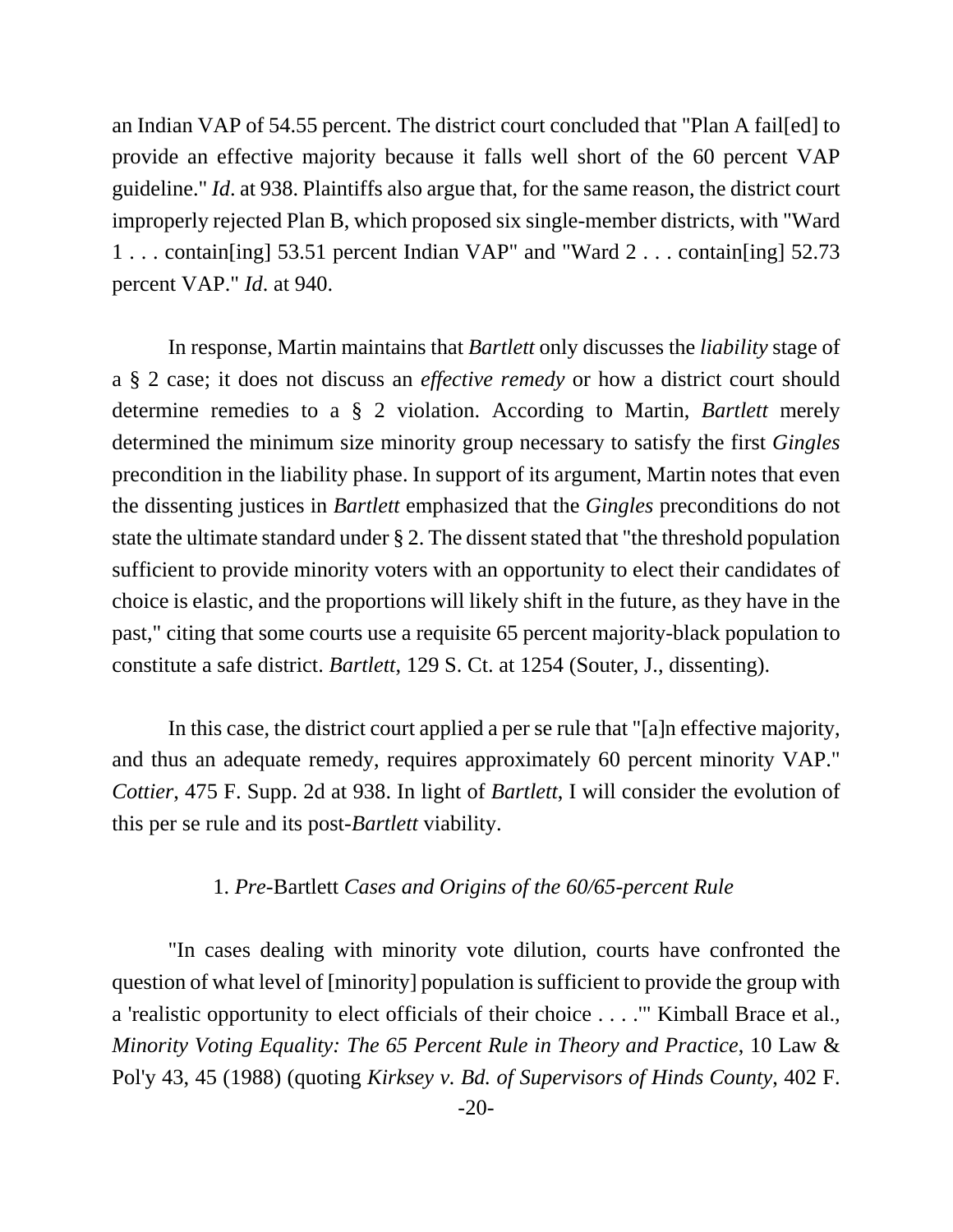Supp. 658, 673, 676 (S.D. Miss. 1975)). "This percentage has been called the 'effective majority.'" *Id*.

"[A] rule of thumb has evolved that sets a 65 percent minority population as the basis for an effective majority." *Id*. The 65-percent rule was allegedly supported by the Justice Department and "given the imprimatur of the U.S. Supreme Court in *United Jewish Organization of Williamsburgh v. Carey*[, 430 U.S. 144] (1977)." *Id*. But "[n]either of these assertions is correct." *Id*.

*United Jewish Organization* involved the Attorney General's preclearance review of a redistricting plan under § 5 of the VRA. In that case, the Supreme Court stated that "[a]t a minimum and by definition, a 'black majority district' must be more than 50% black." 430 U.S. at 162. The Court then determined that "it was reasonable for the Attorney General to conclude in this case that a *substantial* nonwhite population majority—in the vicinity of 65%—would be required to achieve a nonwhite majority of eligible voters." *Id*. at 164. The Court's conclusion was based on its determination that the size of the minority population in the minority districts must reflect "the need to take account of the substantial difference between the nonwhite percentage of the total population in a district and the nonwhite percentage of the voting-age population." *Id*. at 163–64. Thus, the Court held that "the Justice Department had the authority . . . to deny preclearance to a plan with insufficient Hispanic concentrations in certain districts in Brooklyn on the grounds that the plan failed to provide Hispanics an opportunity to elect candidates of their choice." Brace, *supra*, at 45.

Notably, the Court did not "suggest that the 65 percent rule is appropriate in all circumstances. Indeed, there is no discussion [in the case] of the empirical basis for the choice of the 65 percent figure." *Id*.; *see also* Jack Quinn et al., *Congressional Redistricting in the 1990s: The Impact of the 1982 Amendments to the Voting Rights Act*, 1 Geo. Mason U. Civ. Rts. L.J. 207, 236 n.120 (1990) ("The Court [in *United Jewish Organization*] did not otherwise explain or justify its acceptance of the 65%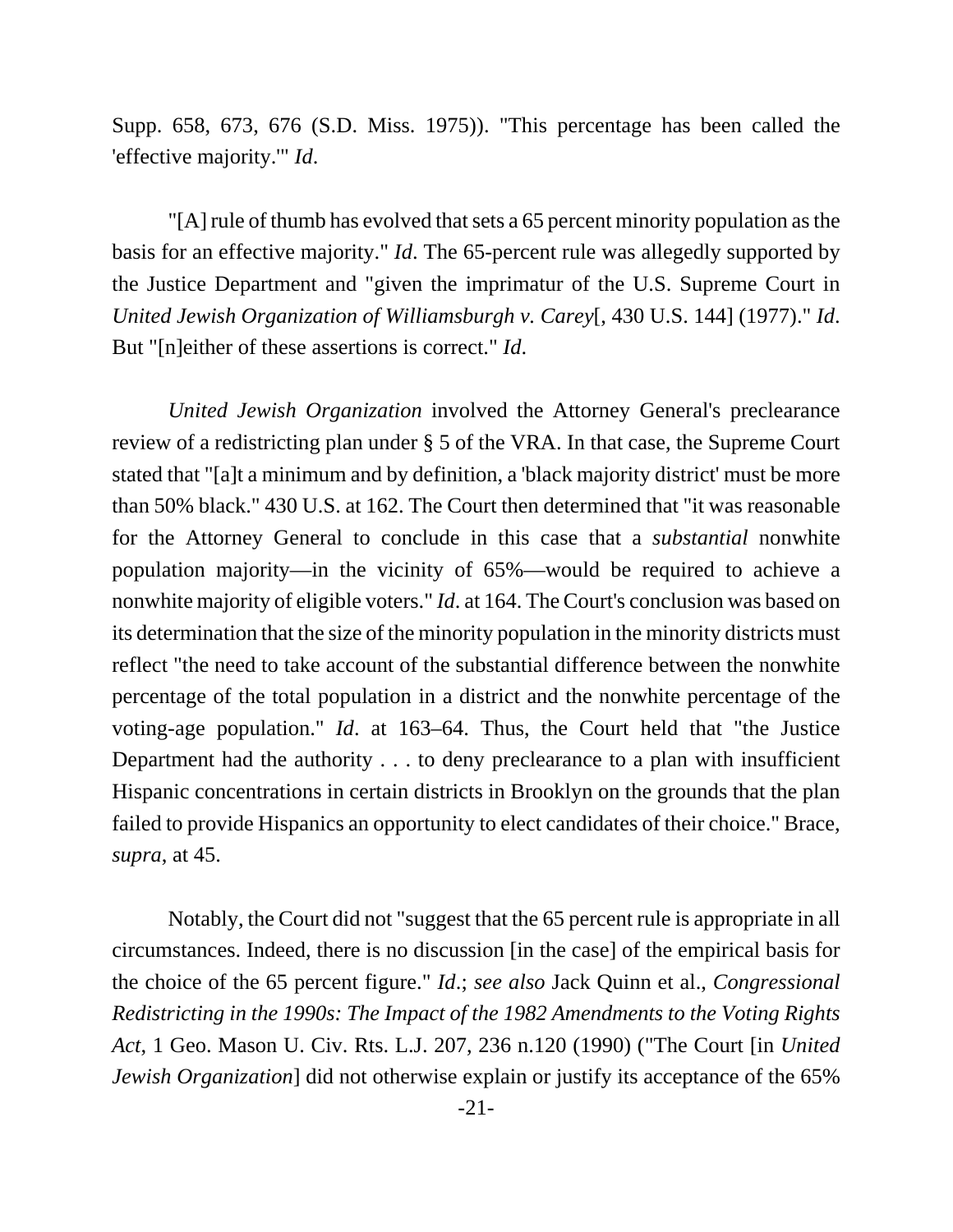figure."). Scholars have researched the origins of the 65-percent rule but have not found it in a holding of the Supreme Court.7

<sup>7</sup>"Legend has it that the rule came about because someone in the Justice Department took 50 percent and simply added 5 percent to compensate for the higher proportion of Hispanic noncitizens, 5 percent for lower Hispanic voting age population (VAP), and 5 percent for lower Hispanic registration and turnout." Brace, *supra*, at 45; *see also* Adam J. Chill, *The Fourteenth and Fifteenth Amendments with Respect to the Voting Franchise: A Constitutional Quandary*, 25 Colum. J.L. & Soc. Probs. 645, 659 n.77 (1992) ("The notion of a minimum 65% minority population has its roots in New York State redistricting efforts. The figure derives from the Justice Department requiring New York State officials to utilize that percentage figure as a condition for obtaining pre-clearance of the 1972 redistricting plan for Kings County. In the ensuing litigation, *United Jewish Orgs. v. Carey*, 430 U.S. 144 (1977), the Supreme Court endorsed the use of this figure as establishing compliance with the Voting Rights Act."); Quinn, *supra*, at 236 ("[I]n order to ensure that the new minority district is a 'safe' one, both the Department of Justice and the courts have required a higher percentage of minority population than a bare majority.").

But Justice Department officials in the 1980's never "regard[ed] the 65 percent figure as having any special significance." Brace, *supra*, at 45 (citing Brief in Opposition to Writ of Certiorari, *City Council of Chicago v. Ketchum*, 471 U.S. 1135 (1985) (No. 84-627, at 10) ("[W]e attach no particular significance to a 65% figure.")). Instead, "each case is to be investigated in terms of the facts special to it." *Id*. (citing Paul Hancock, U.S. Department of Justice, Voting Rights Section, personal communication, October 1986). In fact, in 1985, the Assistant Attorney General stated that "'[t]here is no 65 percent threshold population figure applied as a rule of thumb by the Department in redistricting matters reviewed under Section 5.'" *James v. City of Sarasota*, 611 F. Supp. 25, 32 (M.D. Fla. 1985) (quoting Letter of April 9, 1985, from William Bradford Reynolds, Assistant Attorney General, to the Honorable George C. Carr).

Furthermore, "[c]ontrary to widespread belief . . . the Voting Rights Act does not impose a requirement that minority districts contain at least sixty-five percent minority members." Quinn, *supra*, at 236. The statute contains "no fixed numerical requirement." *Id*.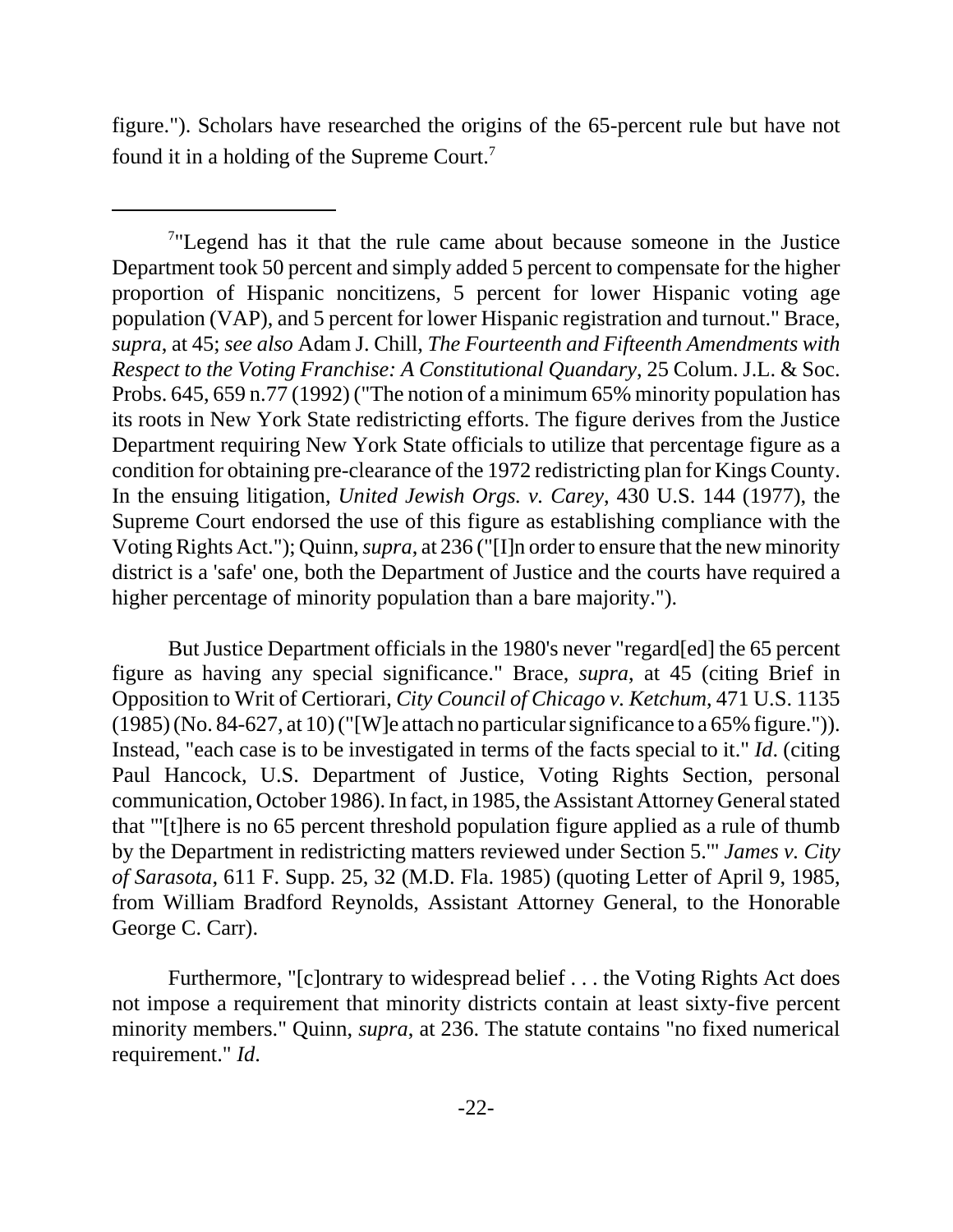In 1986, the Supreme Court decided *Gingles*, the seminal § 2 VRA case. 478 U.S. at 30. The Court determined that, to establish a § 2 violation, a plaintiff must prove that "a bloc voting majority must *usually* be able to defeat candidates supported by a politically cohesive, geographically insular minority group." *Id.* at 49. This test requires plaintiffs to make three separate showings. "First, the minority group must be able to demonstrate that it is sufficiently large and geographically compact to constitute a majority in a single-member district." *Id*. at 50. "Second, the minority group must be able to show that it is politically cohesive. If the minority group is not politically cohesive, it cannot be said that the selection of a multimember electoral structure thwarts distinctive minority group interests." *Id*. at 51. "Third, the minority must be able to demonstrate that the white majority votes sufficiently as a bloc to enable it—in the absence of special circumstances, such as the minority candidate running unopposed, . . . to defeat the minority's preferred candidate." *Id*.

*Gingles* did not explain "what the Court meant by the term 'majority.' It is unclear both as to what percentage Justice Brennan was referring to as being sufficient to constitute a majority for purposes of this test, and who could be included in calculating this figure." Rick Strange, *Application of Voting Rights Act to Communities Containing Two or More Minority Groups—When is the Whole Greater Than the Sum of the Parts*?, 20 Tex. Tech. L. Rev. 95, 140 (1989). *Gingles* does not specify whether plaintiffs must show only a bare majority, whether they must show sufficient numbers so as to be able to effectively control a district, or who the court counts in calculating the majority. *Id.* The Court never discussed "whether the plaintiffs are required to constitute a majority of the proposed district's total population, total voting age population, or total registered voters." *Id*. Of course, the "ordinary meaning of majority is fifty percent plus one." *Id*.

Post-*Gingles*, district courts within this circuit expressly applied a 60-percent or 65-percent rule. *See, e.g.*, *Smith v. Clinton*, 687 F. Supp. 1361, 1363 (E.D. Ark.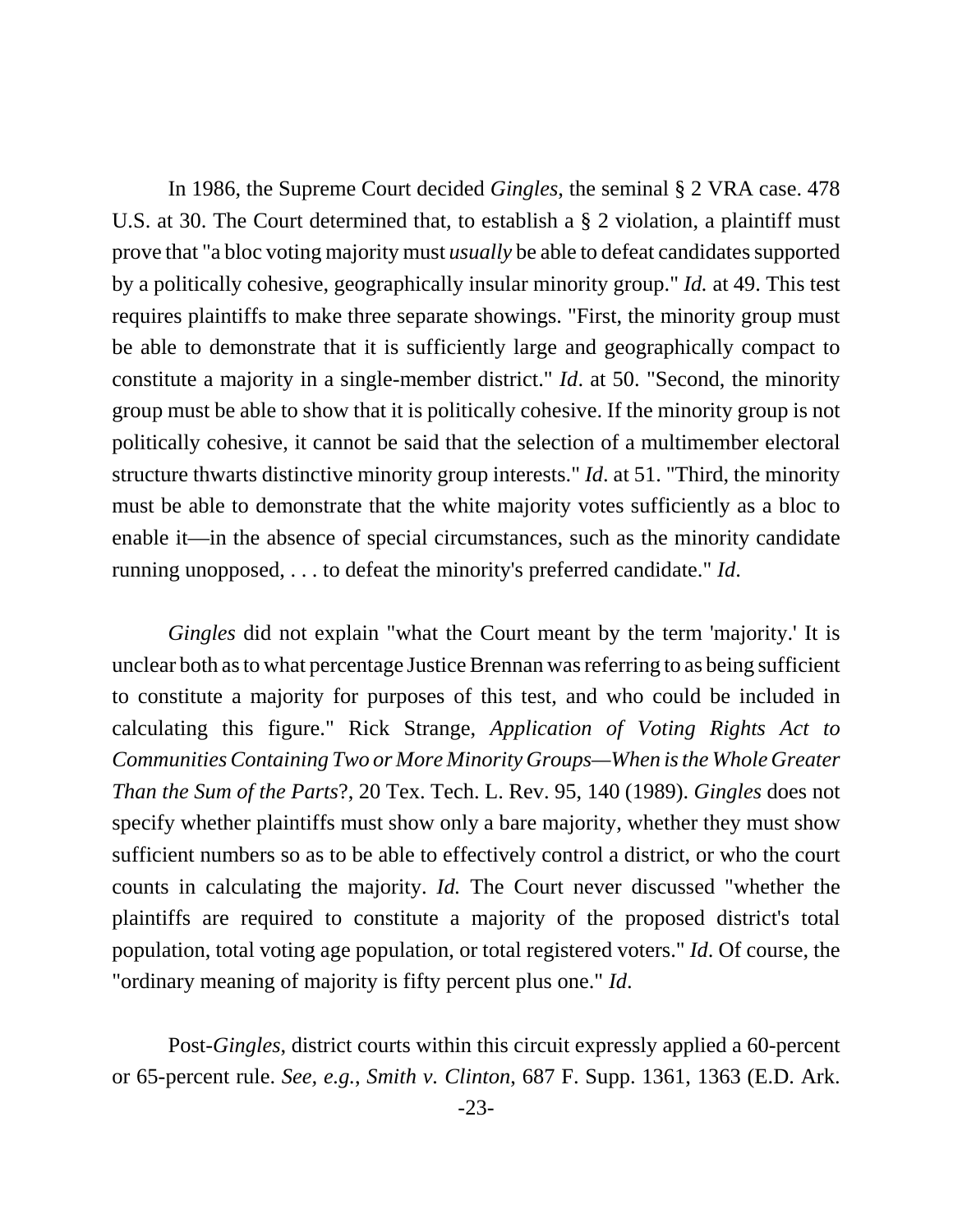1988) ("A guideline of 65% of total population is frequently used, and is derived by supplementing a simple majority with an additional 5% to offset the fact that minority population tends to be younger than that of whites, 5% for the well-documented pattern of low voter registration, and 5% for low voter turnout among minorities. When voting-age population figures are used, a 60% nonwhite majority is appropriate."); *Jeffers*, 756 F. Supp. at 1198 ("It was just this reasoning that led this Court, less than two years ago, to hold unanimously that something on the order of a 60% BVAP is required to remedy a vote-dilution violation of the Voting Rights Act."). And this court recognized that "'[h]istorically disadvantaged minorities require more than a simple majority in a voting district in order to have . . . a practical opportunity to elect candidates of their choice.'" *Whitfield v. Democratic Party of Ark.*, 890 F.2d 1423, 1428 (8th Cir. 1989) (quoting *Smith*, 687 F. Supp. at 1362).

Nevertheless, "by 1990, the 65% rule was considered exceptional." Richard H. Pildes, *Is Voting-Rights Law Now at War with Itself? Social Science and Voting Rights in the 2000s*, 80 N.C. L. Rev. 1517, 1527 (2002). "As one of the leading analyses concluded in the mid-1990s, districts with 55% [minority] populations were generally sufficient to enable [minority] voters to defeat racial bloc voting, while districts less than 45% [minority] almost never elected [minority] representatives." *Id*. (citing David Lublin, *The Paradox of Representation: Racial Gerrymandering and Minority Interests in Congress* 46–47 (1997)). And, the Department of Justice "expressly disclaimed any reliance on a sixty-five percent standard." Quinn, *supra*, at 239. On November 17, 1990, the chief of the Voting Section of the Civil Rights Division stated:

"Let me also take this opportunity to give you the Department of Justice's position on the so-called '65% Rule,' i.e., whether a minority district must be at least 65% in order to satisfy Department of Justice requirements. *We attach no particular significance to a 65% figure*. The Department has frequently concluded, based on the facts presented in a particular submission, that districts containing a minority population significantly less than 65% (and even 50%) of the total may be entitled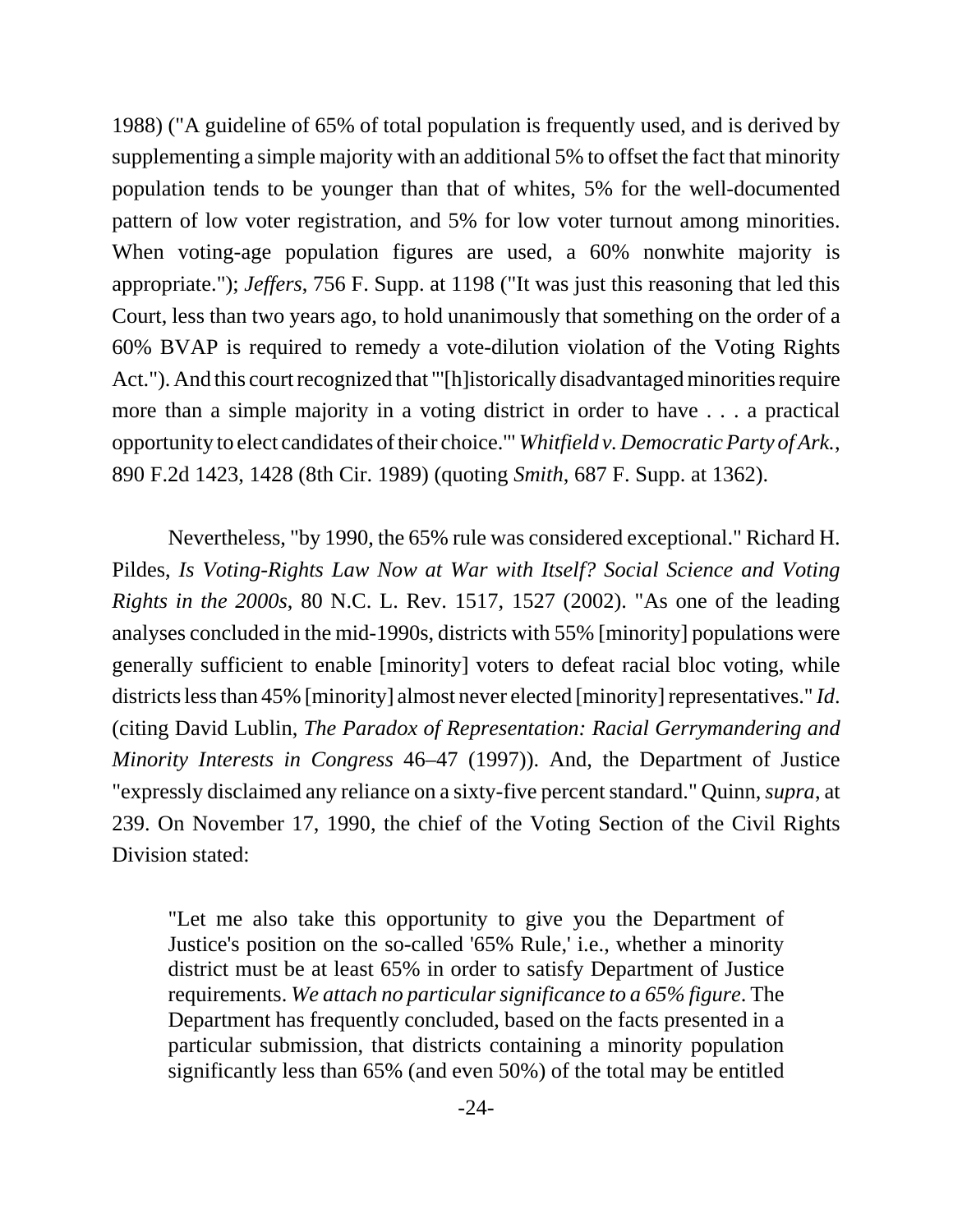to Section 5 preclearance. We have also rejected plans where the minority percentage in a district exceeded 65%. *Each Section 5 submission must be evaluated in light of the particular factual circumstances—not on the basis of some preordained population percentage*."

*Id*. (quoting Remarks of J. Gerald Hebert, Acting Chief, Voting Section, Civil Rights Division, Department of Justice at Conference on Fair Redistricting in Texas (Nov. 17, 1990)) (emphasis added by Quinn).

Despite the trend away from the 65-percent rule in the 1990s, in our most recent case regarding § 2 of the VRA, we continued to apply 65 percent as a "guideline." *Bone Shirt v. Hazeltine*, 461 F.3d 1011, 1023 (8th Cir. 2006). In *Bone Shirt*, we upheld the remedial plan adopted by the district court, finding that the plan "assures Native-American voters the opportunity to elect representatives of their choice and meaningful participation in the political process." *Id.* We concluded that "the remedial plan affords Native-Americans more than a 65 percent majority in District 27 and a 74 percent majority in District 26A." *Id*. In support of this holding, we cited *Ketchum v. Byrne*, 740 F.2d 1398, 1402 (7th Cir. 1984), as acknowledging the 65-percent guideline and *Neal v. Coleburn*, 689 F. Supp. 1426, 1438 (E.D. Va. 1988), for the following proposition: "'[T]he general 65% guideline for remedial districts is not a required minimum which the plaintiffs must meet before they can be awarded any relief under § 2 . . . . Rather, the 65% standard is a flexible and practical guideline to consider in fashioning relief for a § 2 violation.'" *Id*. We also found that the district court "correctly considered other factors, including turnout rate and incumbency in formulating the plan." *Id*. (holding that "all that is required [under § 2] is that the remedy afford Native-Americans a realistic opportunity to elect representatives of their choice").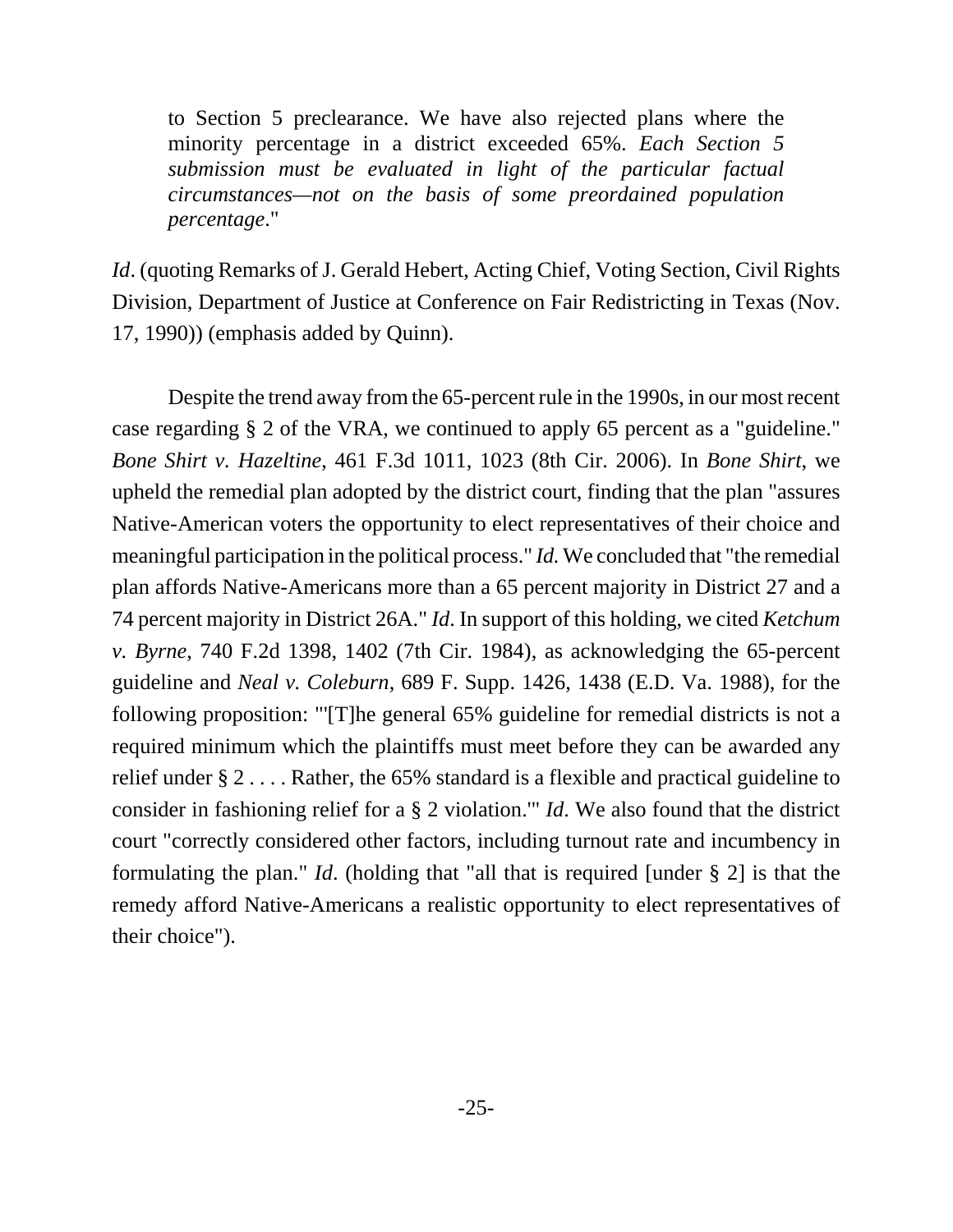### 2. Bartlett v. Strickland

Did the Supreme Court's decision in *Bartlett* modify what constitutes an "effective majority" for purposes of § 2? I conclude that it does. The case arose "in a somewhat unusual posture" in which the State of North Carolina invoked § 2 as a *defense* to a new district that it created. *Bartlett*, 129 S. Ct. at 1239. According to the State, "§ 2 required [it] to draw the district in question in a particular way," despite a provision of the North Carolina Constitution that prohibited the state legislature from "dividing counties when drawing legislative districts for the State House and Senate." *Id*. The Court granted certiorari to determine

whether [§ 2] can be invoked to require state officials to draw election-district lines to allow a racial minority to join with other voters to elect the minority's candidate of choice, even where the racial minority is less than 50 percent of the voting-age population in the district to be drawn. To use election-law terminology: In a district that is not a majority-minority district, if a racial minority could elect its candidate of choice with support from crossover majority voters, can § 2 require the district to be drawn to accommodate this potential?

*Id.* at 1238. Ultimately, the Court held that such "crossover districts" do not satisfy the *Gingles* requirement that the minority population be large enough and yet sufficiently geographically compact to constitute a majority in a single-member district. *Id*. at 1243.

In reaching this holding, the Court began its analysis by noting that the case "turn[ed] on whether the first *Gingles* requirement can be satisfied when the minority group makes up less than 50 percent of the voting-age population in the potential election district." *Id*. at 1241. The "dispositive question" was "[w]hat size minority group is sufficient to satisfy the first *Gingles* requirement?" *Id*. at 1242. The Court observed that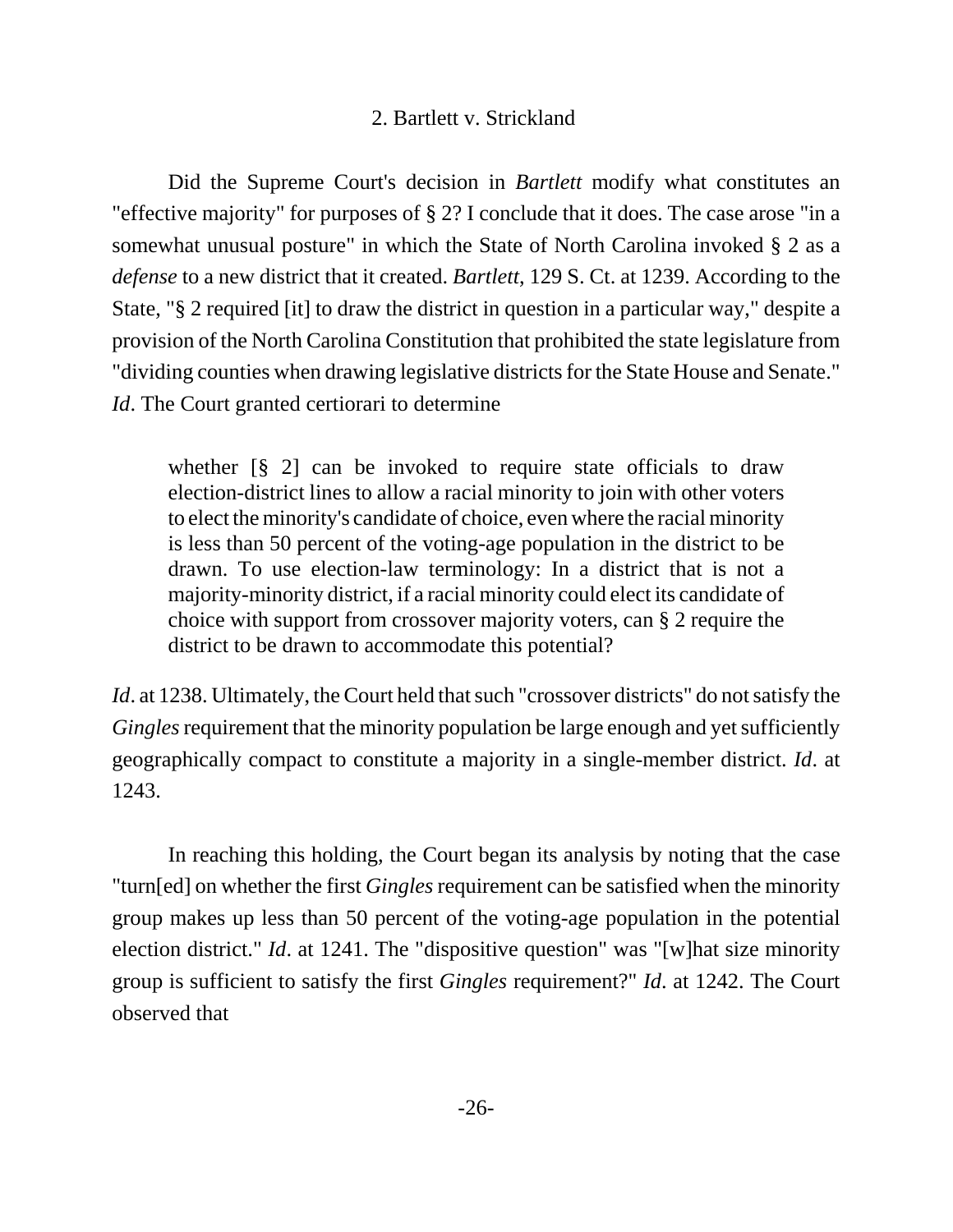[a]t the outset the answer might not appear difficult to reach, for the *Gingles* Court said the minority group must "demonstrate that it is sufficiently large and geographically compact to constitute a majority in a single-member district." 478 U.S., at 50, 106 S. Ct. 2752. This would seem to end the matter, as it indicates the minority group must demonstrate it can constitute "a majority." But in *Gingles* and again in *Growe* [*v. Emison*, 507 U.S. 25 (1993),] the Court reserved what it considered to be a separate question—whether, "when a plaintiff alleges that a voting practice or procedure impairs a minority's ability to influence, rather than alter, election results, a showing of geographical compactness of a minority group not sufficiently large to constitute a majority will suffice." *Growe*, *supra*, at 41, n. 5, 113 S. Ct. 1075; *see also Gingles*, *supra*, at 46–47, n. 12, 106 S. Ct. 2752. The Court has since applied the *Gingles* requirements in § 2 cases *but has declined to decide the minimum size minority group necessary to satisfy the first requirement*. *See Voinovich v. Quilter*, 507 U.S. 146, 154, 113 S. Ct. 1149, 122 L. Ed.2d 500 (1993); [*Johnson* v.] *De Grandy*, [512 U.S. 997, 1009 (1994)]; *League of United Latin American Citizens v. Perry*, 548 U.S. 399, 443, 126 S. Ct. 2594, 165 L. Ed.2d 609 (2006) (opinion of KENNEDY, J.) (*LULAC*). *We must consider the minimum-size question in this case*.

*Id*. (emphasis added).

In rejecting the State's argument that § 2 *required* the creation of crossover districts, the Court explained that permitting such claims

would require us to revise and reformulate the *Gingles* threshold inquiry that has been the baseline of our § 2 jurisprudence. Mandatory recognition of claims in which success for a minority depends upon crossover majority voters would create serious tension with the third *Gingles* requirement that the majority votes as a bloc to defeat minority-preferred candidates. It is difficult to see how the majority-bloc-voting requirement could be met in a district where, by definition, white voters join in sufficient numbers with minority voters to elect the minority's preferred candidate.

*Id*. at 1244.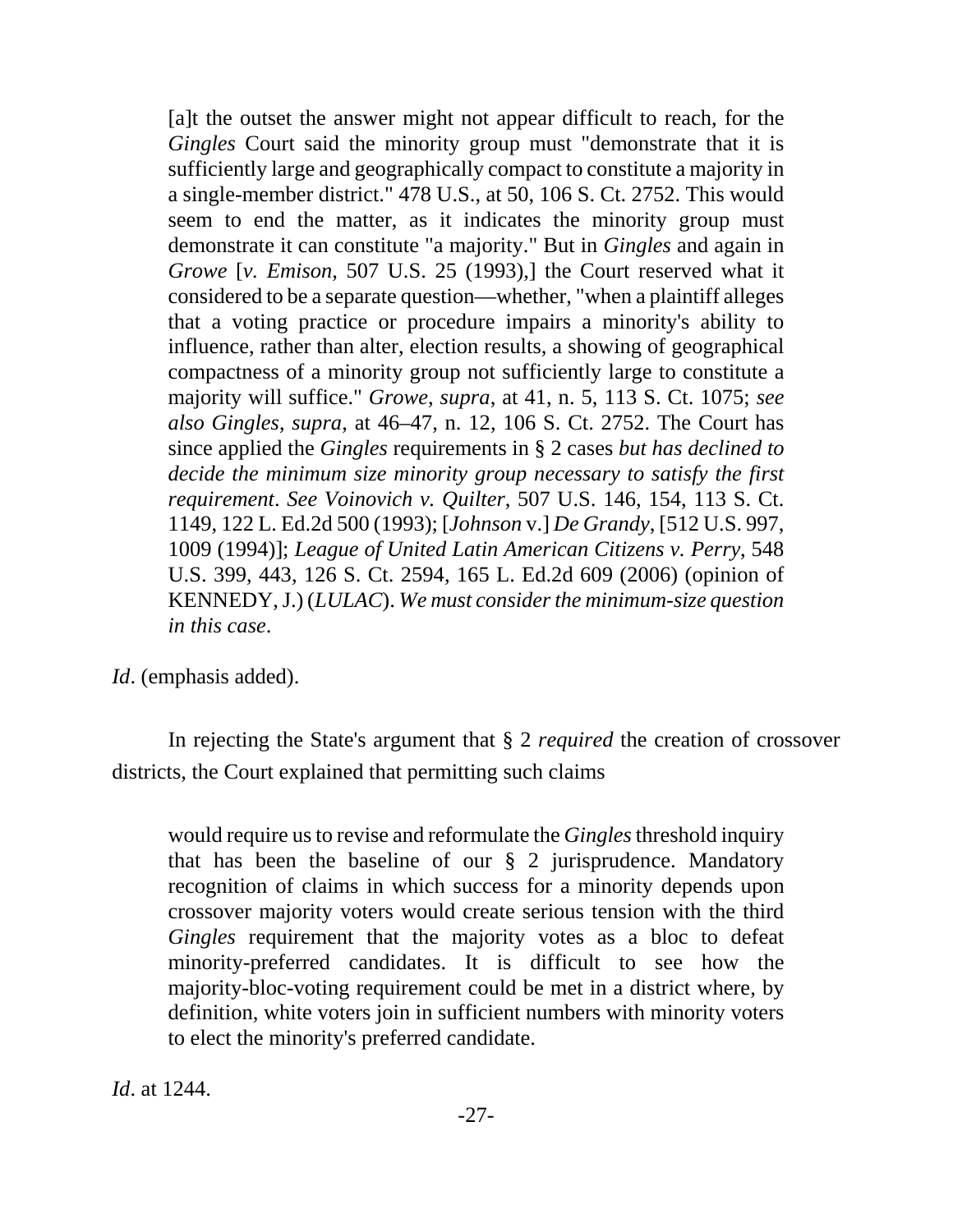The Court "f[ou]nd support for the majority-minority requirement in the need for workable standards and sound judicial and legislative administration" because such a "rule draws clear lines for courts and legislatures alike." *Id*. "Unlike any of the standards proposed to allow crossover-district claims, the majority-minority rule relies on an objective, numerical test: *Do minorities make up more than 50 percent of the voting-age population in the relevant geographic area*?" *Id*. at 1245 (emphasis added). According to the Court, such a rule gives courts and officials charged with redistricting "straightforward guidance" as to what § 2 requires. *Id*.

Where an election district could be drawn in which minority voters form a majority but such a district is not drawn, or where a majority-minority district is cracked by assigning some voters elsewhere, then—assuming the other *Gingles* factors are also satisfied—denial of the opportunity to elect a candidate of choice is a present and discernible wrong that is not subject to the high degree of speculation and prediction attendant upon the analysis of crossover claims. Not an arbitrary invention, the majority-minority rule has its foundation in principles of democratic governance. The special significance, in the democratic process, of a majority means it is a special wrong *when a minority group has 50 percent or more of the voting population* and could constitute a compact voting majority but, despite racially polarized bloc voting, that group is not put into a district.

*Id.* (emphasis added). Thus, the Court determined that it "remain[ed] the rule . . . that a party asserting § 2 liability must show by a preponderance of the evidence that the minority population in the potential election district *is greater than 50 percent*." *Id*. at 1246 (emphasis added). "The majority-minority rule . . . is not at odds with § 2's totality-of-the-circumstances test" because "the *Gingles* requirements are preconditions, consistent with the text and purpose of § 2, to help courts determine which claims could meet the totality-of-the-circumstances standard for a § 2 violation." *Id*. at 1247. According to the Court, "*De Grandy* confirmed 'the error of treating the three *Gingles* conditions as exhausting the enquiry required by § 2.'" *Id*. (quoting *De Grandy*, 512 U. S. at 1013).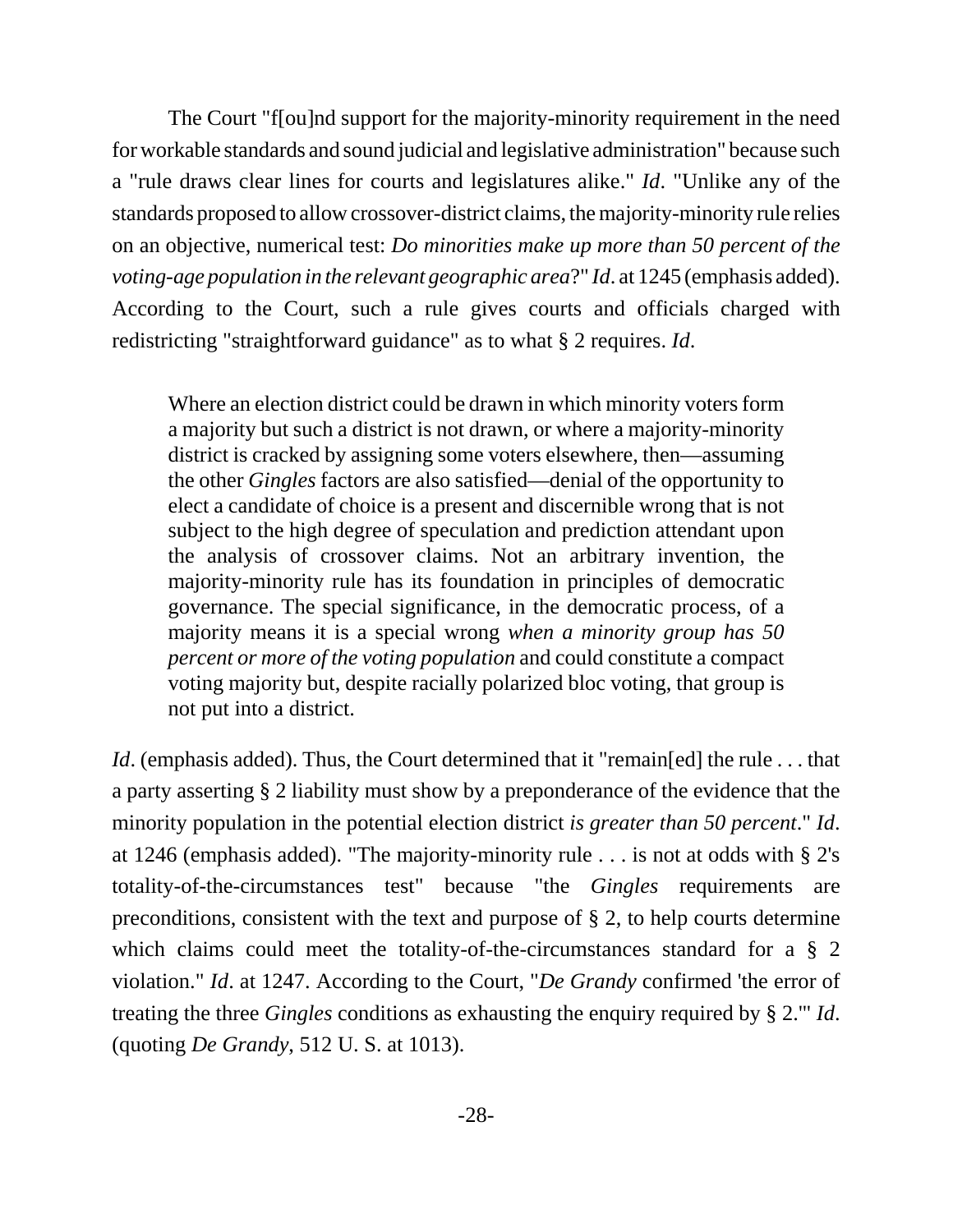### 3. *Effect of* Bartlett *on Remedial Phase of § 2 Litigation*

Admittedly, *Bartlett* concerned only the *liability* stage of a § 2 case, not the *remedial* stage. The question is whether *Bartlett*'s clarification of the minimum size minority group necessary to satisfy the first threshold *Gingles* requirement impacts what constitutes an "effective majority" in fashioning a remedy for a § 2 violation.

I find *Bartlett* instructive to the present case for two reasons. First, although the Court in *Gingles* and its progeny never definitively stated the minimum size minority group necessary for purposes of a § 2 vote-dilution claim, the Court in *Bartlett* did establish a numerical threshold and defined the term "majority." The Court stated that, under the first *Gingles* factor, "the majority-minority rule" provides that a minority group must "make up *more than 50 percent* of the voting-age population in the relevant geographic area." *See Bartlett*, 129 S. Ct. at 1245 (emphasis added). Thus, "a party asserting § 2 liability must show by a preponderance of the evidence that the minority population in the potential election district is *greater than 50 percent*." *Id*. at 1246 (emphasis added).

Second, *Bartlett*'s explanation of the majority-minority rule with regard to liability directly affects the imposition of a § 2 remedy, as issues of liability and remedy are inextricably intertwined. *See, e.g.*, *Nipper v. Smith*, 39 F.3d 1494, 1530–31 (11th Cir. 1994) (en banc) ("The inquiries into remedy and liability . . . cannot be separated: A district court must determine as part of the *Gingles* threshold inquiry whether it can fashion a permissible remedy in the particular context of the challenged system."); *accord Sanchez v. State of Colo.*, 97 F.3d 1303, 1311 (10th Cir. 1996).

In addition to *Bartlett*, the per se 60-percent rule that the district court applied in the present case finds no reasoned basis in case law<sup>8</sup> or statutory law, apart from the

<sup>8</sup> Although we previously approved 65 percent as a "guideline," *see, e.g.*, *Bone Shirt*, 461 F.3d at 1023, we have never suggested that such a guideline constitutes a per se rule that applies in all circumstances in formulating a remedy for § 2 violations.